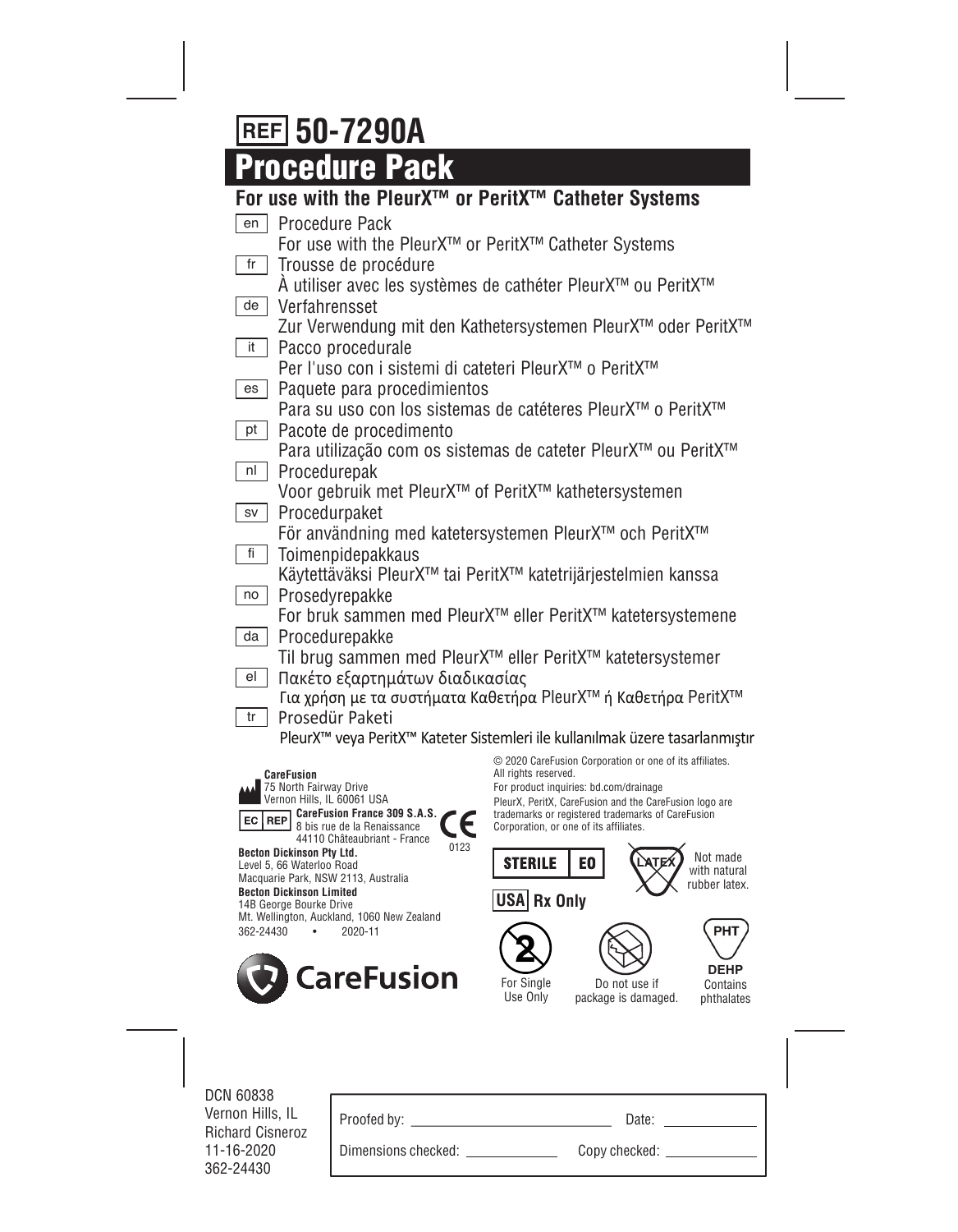

# **Table of Contents**

# fr

# **Table des matières**

| Comment utiliser la trousse |  |
|-----------------------------|--|
|                             |  |

# de

### **Inhaltsverzeichnis**

# **Innehållsförteckning**  sv

| Så här använder du |  |
|--------------------|--|
|                    |  |



# **Sisällysluettelo**

| Toimenpidepakkauksen käyttäminen 17 |  |
|-------------------------------------|--|



# **Innholdsfortegnelse**

# da

# **Indholdsfortegnelse**

# es

**Sommario**  Informazioni sul prodotto......................................7 Utilizzo del pacco procedurale ..............................7

it

# **Tabla de contenido**

| Uso del paquete para |  |
|----------------------|--|
|                      |  |

# $|pt|$

### **Índice**

| Como utilizar o pacote |
|------------------------|
|                        |

# nl

# **Inhoudsopgave**

# el

#### **Πίνακας περιεχομένων**

| Τρόπος χρήσης του Πακέτου |  |
|---------------------------|--|
|                           |  |

# tr

# **İçindekiler**

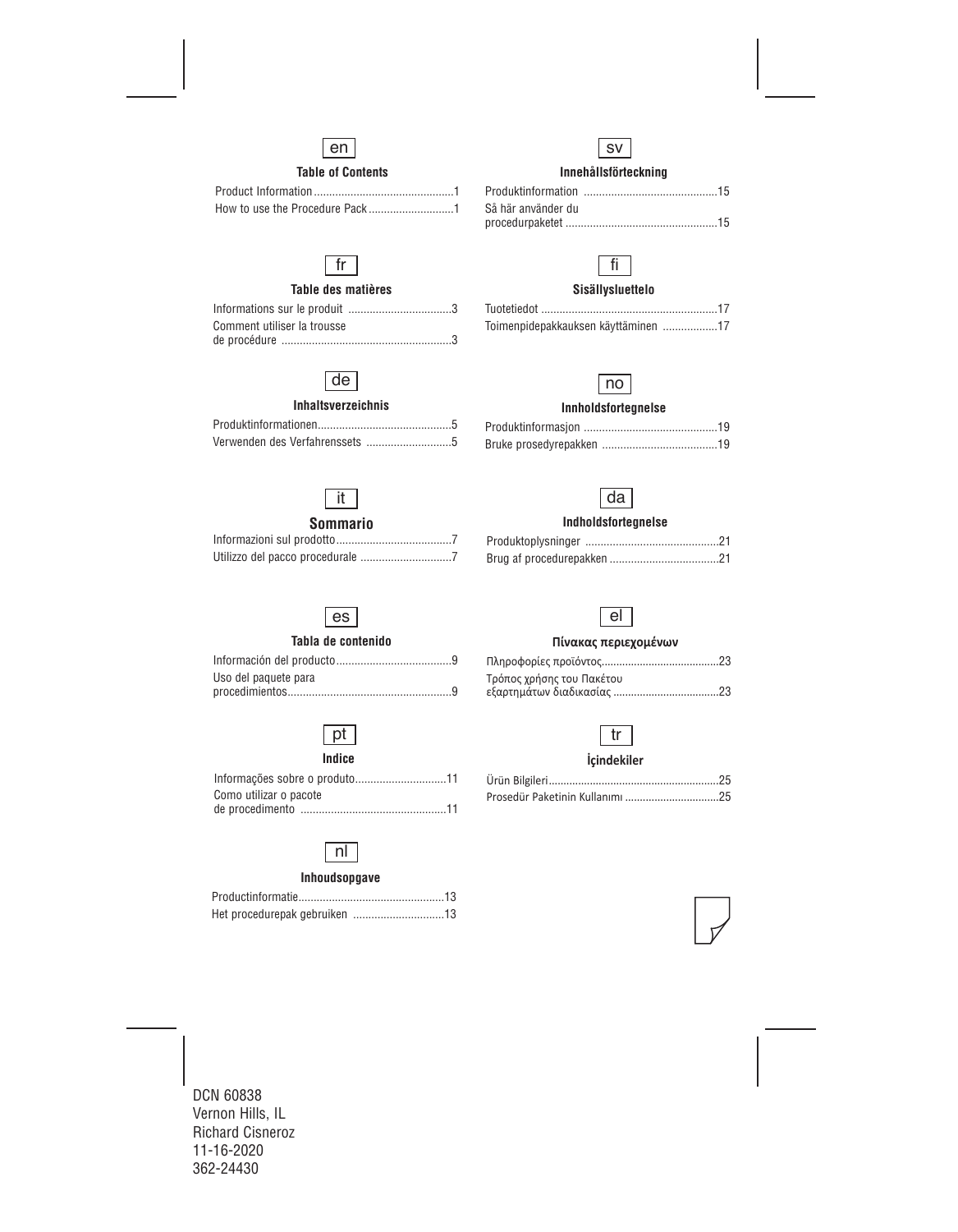

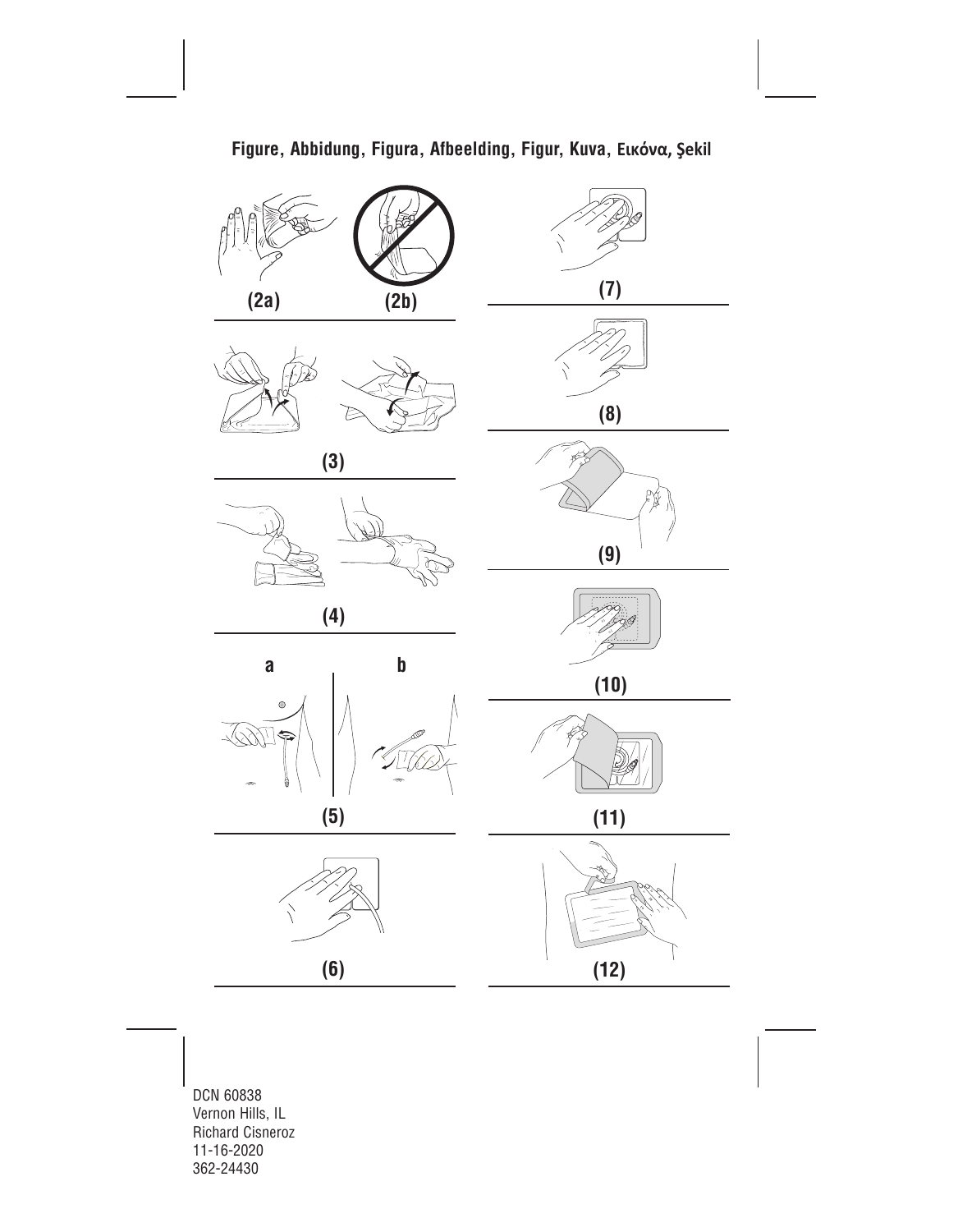

**(A)**



Blue Wrap around the following: **(B)**





Gloves



Catheter Valve Cap

**(E)**

Blue **Emergency** Slide Clamp









Foam Catheter Pad

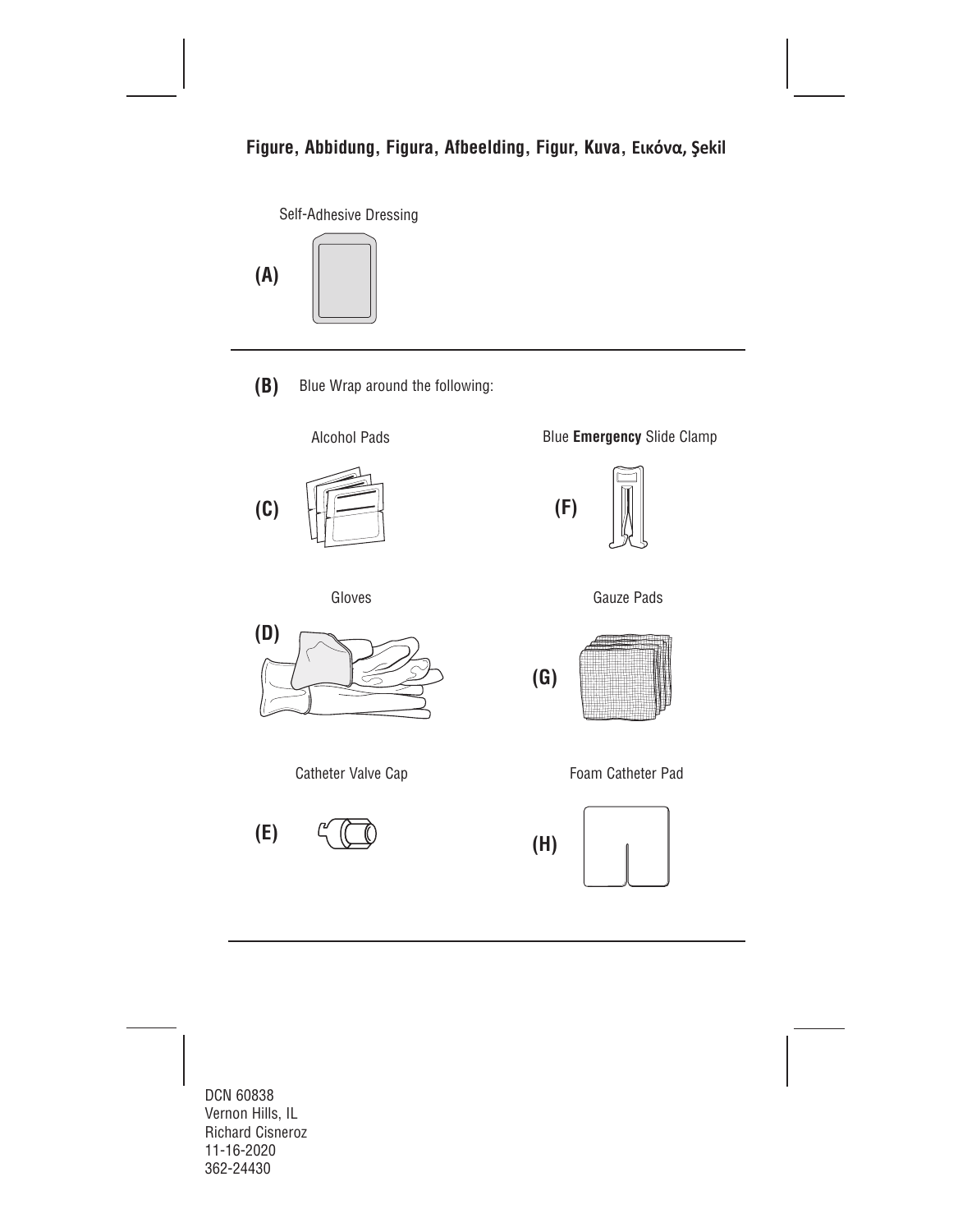

# **Procedure Pack**

### **Product Information**

The Procedure Pack contains the necessary supplies for dressing of the PleurX™ Catheter or PeritX™ Catheter after performing a drainage procedure.

You should have been trained by a doctor or nurse in the correct way to use the items in this Procedure Pack. If you have any problems or questions about dressing the catheter and exit site, contact your doctor or nurse. Read this entire pamphlet carefully before dressing the catheter and exit site.

### **Indications for Use**

The Procedure Pack is indicated for dressing of the PleurX™ Pleural Catheter and PeritX™ Peritoneal Catheter and exit site.

# **Warnings**

Keep the valve on the catheter and the access tip on the drainage line clean. Keep them away from other objects to help avoid contamination.

#### **If you accidentally cut the catheter or damage the valve, follow these steps:**

- a. Pinch the catheter closed between your fingers.
- b. Slip the blue **emergency** slide clamp over the catheter and push the catheter completely into the small end of the clamp. This will close the catheter. **(Figure 1)**
- c. Notify your doctor immediately.



**(Figure 1)**

# **Cautions**

For single use only. Re-use may result in a nonfunctional product or contribute to cross contamination.

If fluid spills, use soap and water to clean skin and use appropriate cleaning agent for all other surfaces.

Contains Phthalates. The benefit of treatment outweighs the remote possibility of exposure to phthalates.

# **Sterility**

The Procedure Pack has been sterilized. This product is for single use only. Do not re-sterilize.

Do not use if package is damaged.

CareFusion will not be responsible for any product that is resterilized, nor accept for credit or exchange any product that has been opened but not used.

### **Procedure Pack Supplies**

Self-Adhesive Dressing **(A)** 

#### Blue Wrap **(B)**

(Wrapped around the following Items):

- 3 Alcohol Pads **(C)**
- 1 Pair of Gloves **(D)**
- 1 Valve Cap **(E)**
- 1 Blue **Emergency** Slide Clamp **(F)**
- 4 Gauze Pads 4" x 4" (10 cm x 10 cm) **(G)**
- 1 Foam Catheter Pad **(H)**

# **How to use the Procedure Pack**

If you are performing a drainage procedure refer to the PleurX™ Drainage Procedure Instructions for Use.

If you are not performing a drainage procedure at this time and only dressing the catheter exit site:

**Note:** The valve cap will not be used.

**Warning:** Do not use scissors or other sharp objects near the catheter.

- 1. Set up a clean clear workspace on a table or counter.
- 2. Thoroughly wash your hands with soap and water for at least 1 minute.
- 3. Remove the self-adhesive dressing from over the catheter. Be sure not to tug on the catheter: support the skin while removing the self-adhesive dressing, gently grasp one edge and slowly peel the self-adhesive dressing from the skin. **(Figure 2a) Note:** Avoid skin trauma by peeling the self-adhesive dressing back, rather than pulling it from the skin. **(Figure 2b)** If you see any swelling or fluid around the catheter, finish this drainage procedure and contact your doctor or nurse.

**Caution:** If you develop a fever (body temperature above 100.5 °F [38°C]), see any redness, swelling, or fluid around the catheter, finish this dressing procedure and contact your doctor or nurse.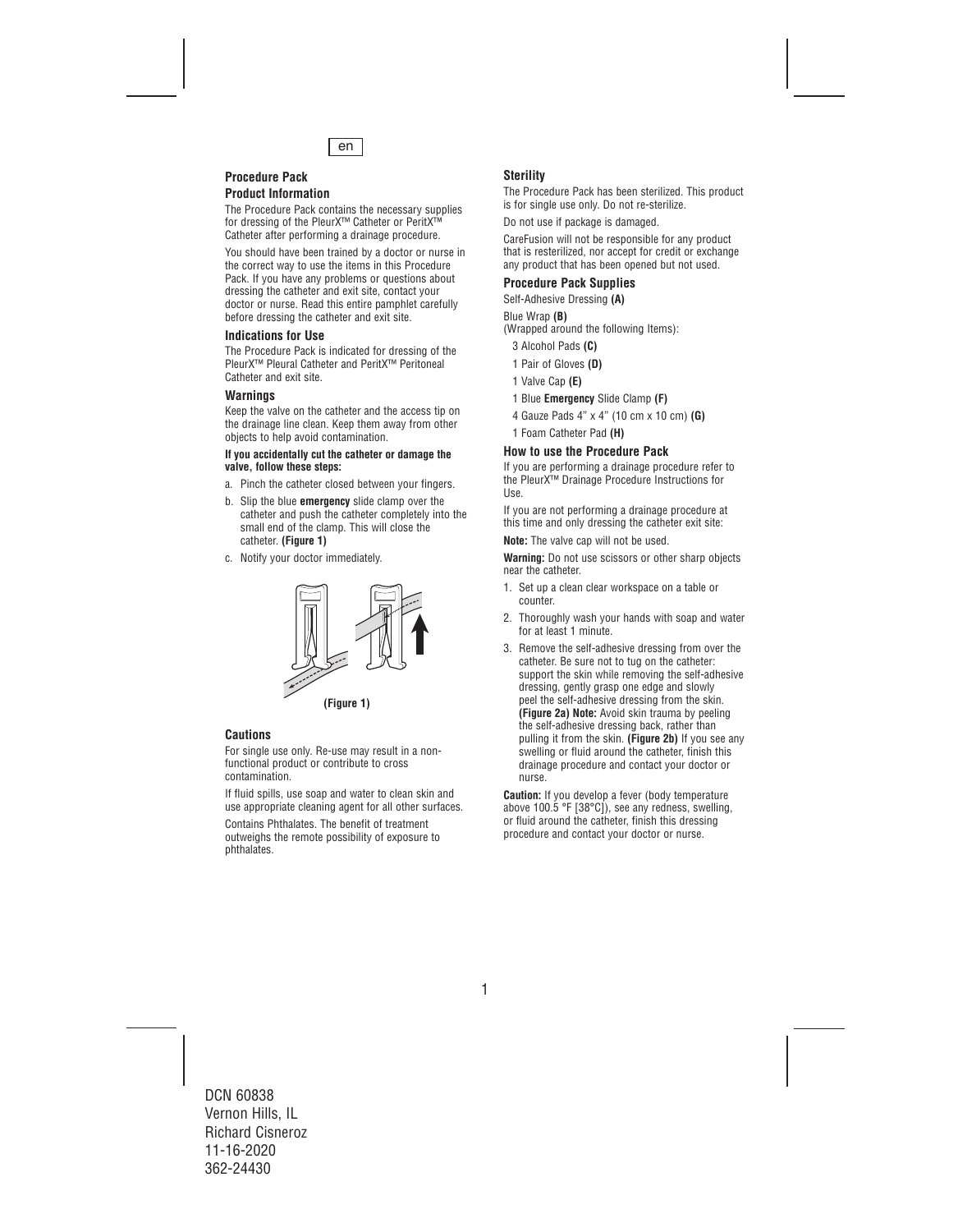- 4. Thoroughly wash your hands again with soap and water for at least 1 minute.
- 5. Open the Procedure Pack.
- 6. Set the packet with blue wrap on your workspace with the flap side up. Carefully unfold the blue wrap by pulling on the outside of the wrap. **(Figure 3)** Leave the enclosed items on the wrap. The items and the inside of the wrap are sterile. Do not touch them with your ungloved hands or other non-sterile items.
- 7. Pick up gloves by the folded cuff and put on as shown. Both gloves fit either hand. Be careful not to let the outside of the gloves touch anything non-sterile, such as your skin or clothing. Put on gloves as shown. **(Figure 4)**
- 8. Clean around the catheter site with a new alcohol pad. Discard the alcohol pad. **(Figure 5a and Figure 5b)**

**Caution:** The alcohol pads are flammable. Do not expose the pads to an open flame.

**Note:** Make sure the exit site and skin around the catheter are dry before completing the self-adhesive dressing procedure.

9. Place the foam catheter pad around the catheter. **(Figure 6)** 

- 10.Wind the catheter into loops and place it over the foam pad. (**Figure 7)**
- 11. Cover the catheter with up to four (4) gauze pads. **(Figure 8)**
- 12.Remove gloves from both hands.
- 13.The self-adhesive dressing has three (3) layers:
	- a. printed liner
	- b. clear wound dressing
	- c. center panel and frame backing
- 14.Peel the printed liner from the self-adhesive dressing, exposing the adhesive surface. **(Figure 9)**
- 15.Center the self-adhesive dressing over the gauze pads and press it down. **(Figure 10) Note:** Do not stretch the self-adhesive dressing during application.
- 16.Remove and discard the center panel from the backing of the self-adhesive dressing. **(Figure 11)**
- 17.Slowly remove the frame while smoothing down the self-adhesive dressing edges. **(Figure 12)**
- 18.Smooth the entire self-adhesive dressing from the center toward the edges using firm pressure to enhance adhesion.

**Note:** Not made with natural rubber latex.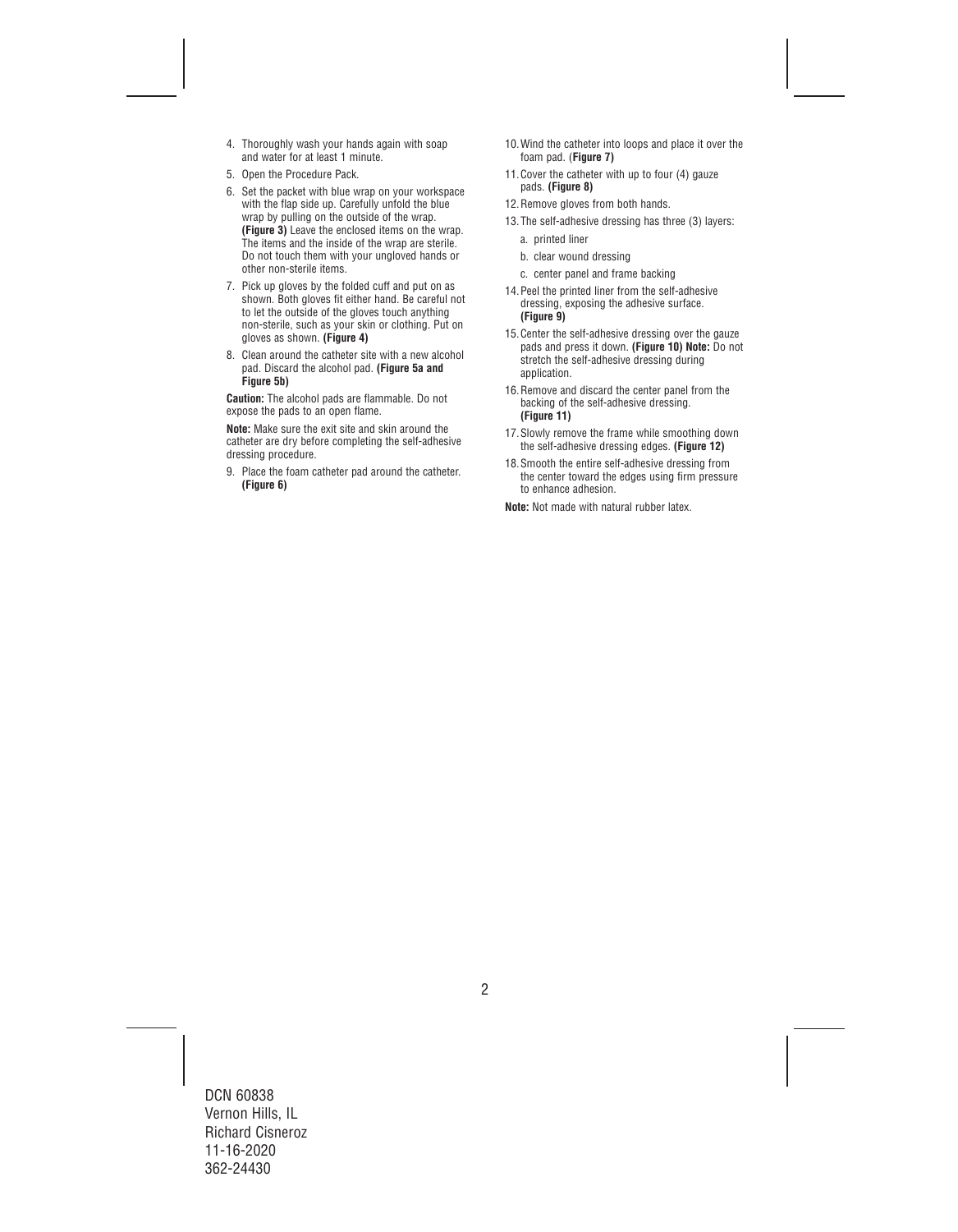

#### **Trousse de procédure Informations sur le produit**

La trousse de procédure contient le matériel nécessaire à la mise en place d'un pansement au niveau du cathéter PleurX™ ou du cathéter PeritX™ après avoir réalisé une procédure de drainage.

L'utilisation des éléments de cette trousse de procédure nécessite une formation préalable par un médecin ou un(e) infirmier/ère. En cas de problèmes ou de questions concernant la mise en place du pansement au niveau du cathéter et du site de sortie, contacter votre médecin ou votre infirmier/ère. Lire attentivement l'intégralité de cette notice avant de mettre en place un pansement au niveau du cathéter et du site de sortie.

# **Indications**

La trousse de procédure est indiquée pour la mise en place d'un pansement au niveau du cathéter pleural PleurX™ ou du cathéter péritonéal PeritX™ et du site de sortie.

#### **Avertissements**

S'assurer que la valve sur le cathéter et l'embout d'accès sur la ligne de drainage restent propres. Afin d'éviter toute contamination, les tenir à distance de tous autres objets.

#### **En cas de coupure accidentelle du cathéter ou d'endommagement de la valve, suivre ces étapes :**

- a. Fermer le cathéter en le serrant entre les doigts.
- b. Faire glisser le clamp à glissière **d'urgence** bleu sur le cathéter et pousser complètement le cathéter dans la partie étroite du clamp. Cela fermera le cathéter. **(Figure 1)**
- c. Prévenir immédiatement votre médecin.



# **Mises en garde**

Réservé à un usage unique. Une réutilisation peut nuire au fonctionnement du produit ou contribuer à une contamination croisée.

Si des liquides se répandent, utiliser du savon et de l'eau pour nettoyer la peau ; utiliser un agent nettoyant approprié pour nettoyer les autres surfaces.

Contient des phtalates. Les bénéfices du traitement l'emportent sur la mince probabilité d'exposition aux phtalates.

# **Stérilité**

La trousse de procédure a été stérilisée. Ce produit est réservé à un usage unique. Ne pas restériliser.

Ne pas utiliser le produit si l'emballage est endommagé.

CareFusion décline toute responsabilité en cas d'utilisation de produit restérilisé et n'accepte aucun remboursement ou échange de produit non utilisé mais dont l'emballage a été ouvert.

# **Matériel inclus dans la trousse de procédure**

Pansement auto-adhésif **(A)** 

Champ stérile bleu **(B)**  (enroulé autour des éléments suivants) :

- 3 Compresses imbibées d'alcool **(C)**
- 1 Paire de gants **(D)**
- 1 Capuchon de valve **(E)**
- 1 Clamp à glissière **d'urgence** bleu **(F)**
- 4 Compresses de gaze 10 cm x 10 cm (4" x 4") **(G)**
- 1 Coussinet en mousse du cathéter **(H)**

# **Comment utiliser la trousse de procédure**

Pour effectuer une procédure de drainage, se reporter aux instructions d'utilisation du kit de drainage PleurX™.

Pour mettre uniquement en place un pansement au niveau du site de sortie du cathéter sans procéder au drainage :

**Remarque :** le capuchon de valve ne sera pas utilisé.

**Avertissement :** ne pas utiliser de ciseaux ou **(Figure 1)** d'autres objets tranchants à proximité du cathéter.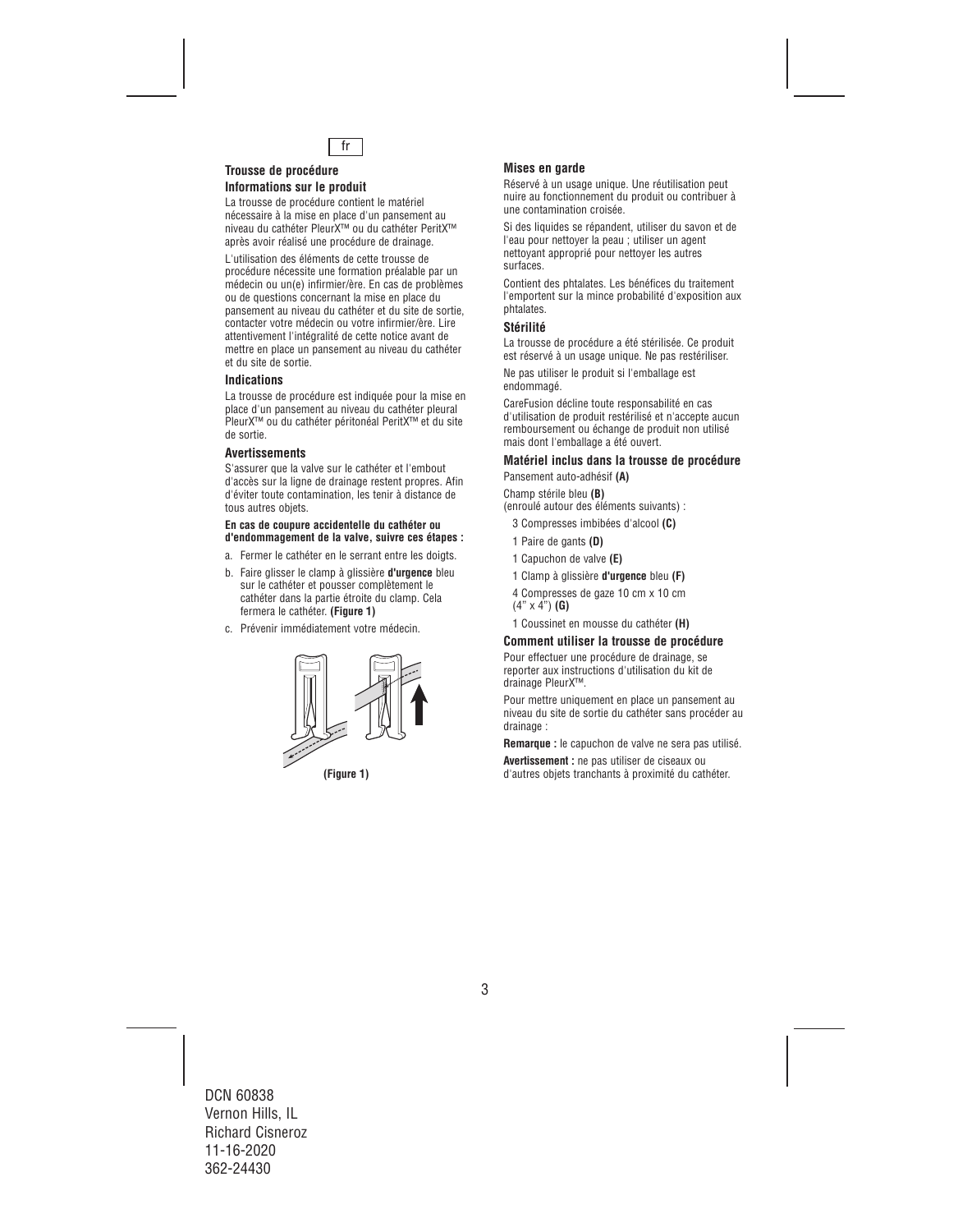- 1. Mettre en place un espace de travail propre et dégagé sur une table ou un comptoir.
- 2. Se laver soigneusement les mains avec du savon et de l'eau pendant au moins 1 minute.
- 3. Retirer le pansement auto-adhésif au-dessus du cathéter. Veiller à ne pas tirer sur le cathéter : maintenir la peau tout en retirant le pansement auto-adhésif, saisir délicatement un bord et décoller lentement le pansement auto-adhésif de la peau. **(Figure 2a) Remarque :** pour éviter tout traumatisme cutané, décoller le pansement autoadhésif en le repliant vers l'arrière plutôt qu'en le tirant de la peau. **(Figure 2b)** En cas de gonflement ou de présence de liquide autour du cathéter, terminer cette procédure de drainage et contacter votre médecin ou votre infirmier/ère.

**Mise en garde :** en cas de fièvre (température corporelle supérieure à 38 °C (100,5 °F) ou en cas de rougeur, de gonflement ou de présence de liquide autour du cathéter, terminer cette procédure de mise en place du pansement et contacter votre médecin ou votre infirmier/ère.

- 4. Se laver à nouveau soigneusement les mains avec du savon et de l'eau pendant au moins 1 minute.
- 5. Ouvrir la trousse de procédure.
- 6. Poser le paquet avec champ stérile bleu sur l'espace de travail avec le rabat vers le haut. Déplier délicatement le champ stérile bleu en tirant sur l'extérieur de l'emballage. **(Figure 3)**  Laisser les éléments joints sur l'emballage. Les éléments et l'intérieur de l'emballage sont stériles. Ne pas les toucher à mains nues ou avec d'autres éléments non stériles.
- 7. Prendre les gants par le revers replié et les mettre comme illustré. Les deux gants conviennent à chaque main. Veiller à ne pas laisser la partie extérieure des gants entrer en contact avec un élément non stérile, tel que la peau ou les vêtements. Enfiler les gants comme illustré. **(Figure 4)**

8. Nettoyer autour du site du cathéter avec une compresse imbibée d'alcool. Jeter les compresses imbibées d'alcool. **(Figure 5a et Figure 5b)** 

**Mise en garde :** les compresses imbibées d'alcool sont inflammables. Ne pas exposer les compresses à une flamme nue.

**Remarque :** s'assurer que le site de sortie et que la peau autour du cathéter sont secs avant d'effectuer la procédure de mise en place du pansement autoadhésif.

- 9. Placer le coussinet en mousse autour du cathéter. **(Figure 6)**
- 10.Enrouler le cathéter en boucles et le placer sur le coussinet en mousse. **(Figure 7)**
- 11.Couvrir le cathéter avec quatre (4) compresses de gaze maximum. **(Figure 8)**
- 12.Retirer les gants des deux mains.
- 13.Le pansement auto-adhésif est constitué de trois (3) couches :
	- a. une enveloppe imprimée ;
	- b. un pansement transparent ;
	- c. un panneau central avec cadre.
- 14.Retirer l'enveloppe imprimée du pansement autoadhésif, découvrant ainsi la surface adhésive. **(Figure 9)**
- 15.Centrer le pansement auto-adhésif sur les tampons de gaze et appuyer. **(Figure 10) Remarque :** ne pas étirer le pansement autoadhésif pendant l'application.
- 16.Retirer et jeter le panneau central du cadre du pansement auto-adhésif. **(Figure 11)**
- 17.Retirer délicatement le cadre tout en lissant les bords du pansement auto-adhésif. **(Figure 12)**
- 18.Lisser l'ensemble du pansement auto-adhésif du centre jusqu'aux bords en appuyant fermement pour améliorer l'adhérence.

**Remarque :** ne contient pas de latex de caoutchouc naturel.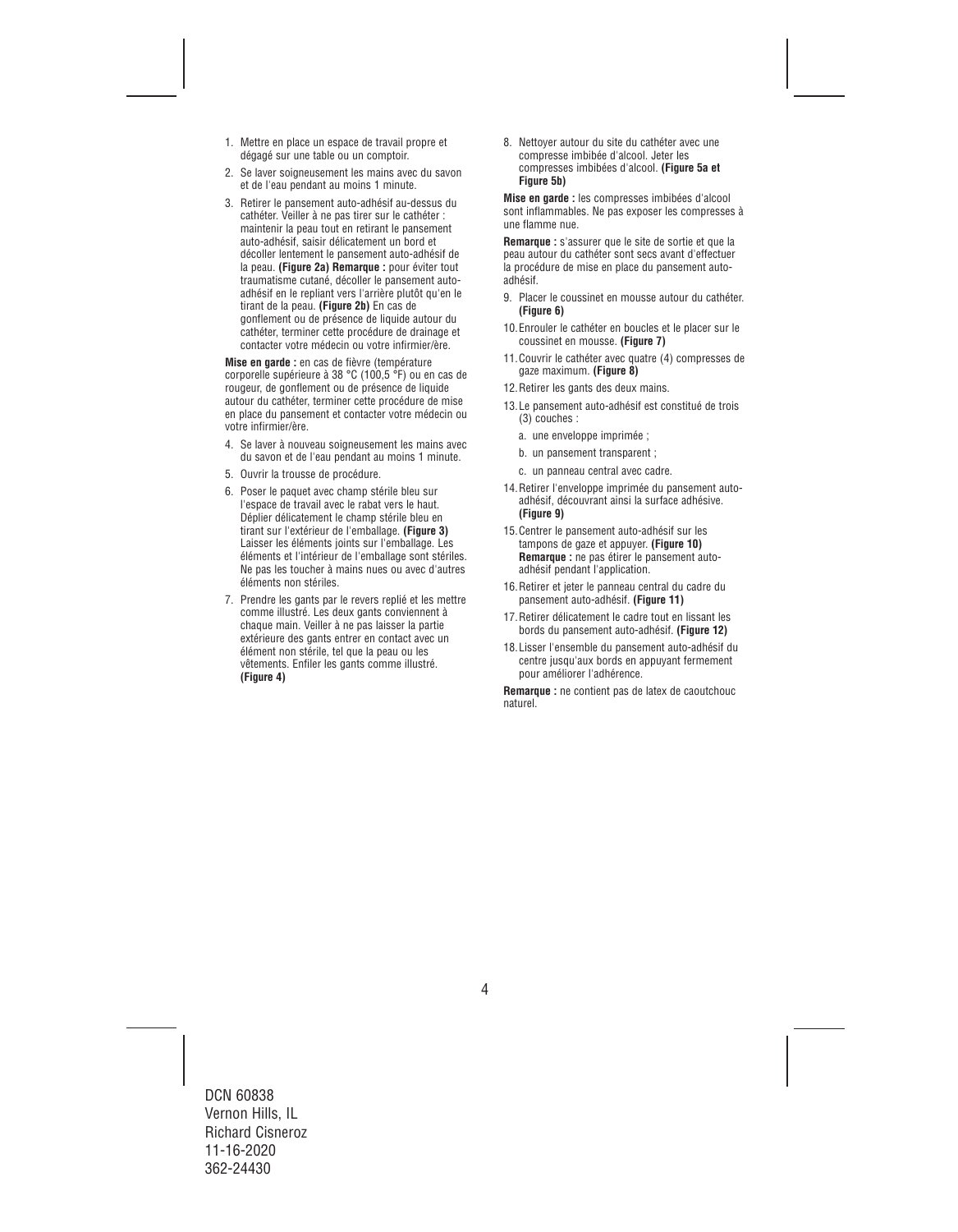

# **Verfahrensset**

# **Produktinformationen**

Das Verfahrensset enthält das notwendige Zubehör zum Anbringen eines Verbands nach der Durchführung einer Drainage mit dem PleurX™- Katheter oder PeritX™-Katheter.

Dieses Verfahrensset und alle Bestandteile dürfen erst nach der Unterweisung durch Ihren Arzt oder das Pflegepersonal verwendet werden. Bei Problemen oder Fragen zum Anlegen eines Verbands am Katheter und an der Austrittsstelle wenden Sie sich an Ihren Arzt oder das Pflegepersonal. Lesen Sie vor dem Anlegen eines Verbands am Katheter und an der Austrittsstelle diese Anweisung sorgfältig durch.

### **Indikationen für die Verwendung**

Das Verfahrensset ist für das Anlegen eines Verbands an einem PleurX™-Pleurakatheter und PeritX™- Peritonealkatheter sowie an der Katheteraustrittsstelle indiziert.

#### **Warnhinweise**

Das Ventil am Katheter und die Zugangsspitze am Drainageschlauch sind stets sauber zu halten. Von anderen Gegenständen fernhalten, um eine Kontamination zu vermeiden.

#### **Sollten Sie den Katheter versehentlich durchschneiden oder das Ventil beschädigen, gehen Sie wie folgt vor:**

- a. Den Katheter mit den Fingern zudrücken.
- b. Die blaue **Notfall**-Schiebeklemme über den Katheter schieben, und den Katheter vollständig in das schmale Ende der Klemme drücken. Der Katheter ist jetzt geschlossen. **(Abbidung 1)**
- c. Umgehend den Arzt verständigen.



**(Abbidung. 1)**

# **Achtungshinweise**

Nur für den einmaligen Gebrauch. Bei einer Wiederverwendung kann das Produkt funktionsuntüchtig werden oder es kann zu einer Kreuzkontamination kommen.

Wenn Flüssigkeit ausläuft, die Haut mit Wasser und Seife reinigen und für die Oberflächen ein geeignetes Reinigungsmittel verwenden.

Enthält Phthalate. Die Vorteile der Behandlung überwiegen gegenüber der geringen Wahrscheinlichkeit einer Phthalatexposition.

### **Sterilität**

Das Verfahrensset wurde sterilisiert. Dieses Produkt ist nur für den einmaligen Gebrauch bestimmt. Das Produkt darf nicht erneut sterilisiert werden.

Nicht verwenden, wenn die Verpackung beschädigt ist.

CareFusion übernimmt keine Verantwortung für Produkte, die resterilisiert wurden. Für geöffnete und unbenutzte Produkte besteht kein Anspruch auf Gutschrift oder Umtausch.

# **Bestandteile des Verfahrenssets**

Selbstklebender Wundverband **(A)** 

Blaue Verpackungsfolie **(B)**  (um die folgenden Artikel gewickelt):

- 3 Alkoholtupfer **(C)**
- 1 Paar Handschuhe **(D)**
- 1 Ventilkappe **(E)**
- 1 Blaue **Notfall**-Schiebeklemme **(F)**
- 4 Mullkompressen, 10 cm x 10 cm **(G)**
- 1 Katheterschaumpolster **(H)**

# **Verwenden des Verfahrenssets**

Wenn Sie eine Drainage durchführen, beachten Sie Gebrauchsanweisung für das PleurX™- Drainageverfahren.

Wenn Sie diesmal keine Drainage durchführen und nur einen Verband an der Katheteraustrittsstelle anlegen:

**Hinweis:** Die Ventilkappe wird nicht verwendet.

**Warnhinweis:** In der Nähe des Katheters nicht mit spitzen Gegenständen (Schere usw.) hantieren.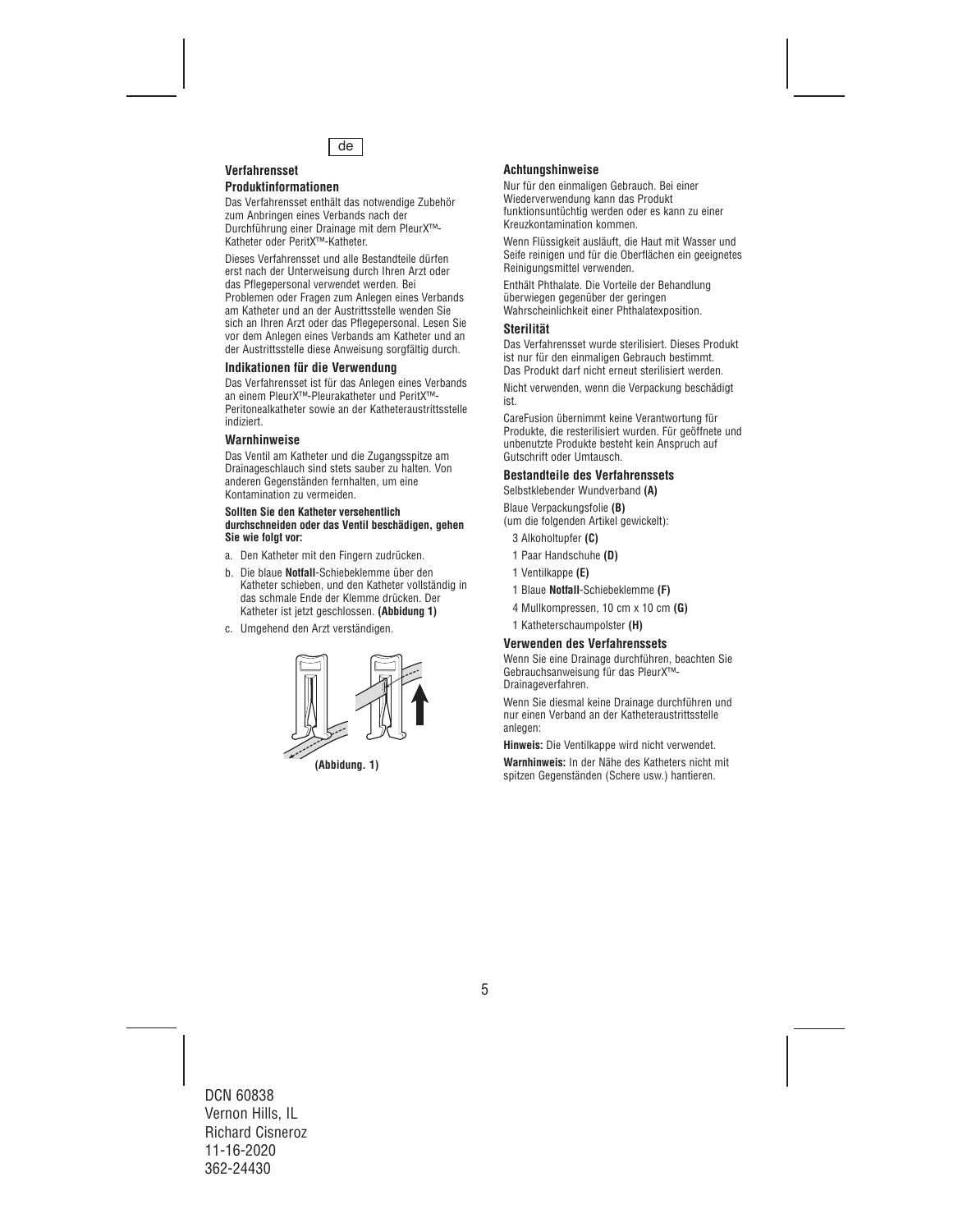- 1. Auf einem Tisch oder einer ähnlichen Oberfläche einen sauberen, leeren Arbeitsbereich wählen.
- 2. Hände mindestens eine Minute lang gründlich mit Wasser und Seife waschen.
- 3. Den selbstklebenden Verband über dem Katheter entfernen. Dabei nicht am Katheter ziehen: Haut festhalten, während Sie den Verband entfernen. Eine Ecke vorsichtig lösen und den Verband langsam von der Haut ziehen **(Abbidung 2a)**. **Hinweis:** Den selbstklebenden Verband nicht ruckartig abreißen, sondern vorsichtig von der Haut ziehen, um Hautverletzungen zu vermeiden. **(Abbidung 2b)** Wenn Sie eine Schwellung oder Flüssigkeitsansammlung an der Austrittsstelle des Katheters feststellen, das Anlegen des Verbands zu Ende führen und den Arzt oder das Pflegepersonal verständigen.

**Achtung:** Wenn Sie Fieber entwickeln (Körpertemperatur über 38 °C) oder eine Hautrötung, Schwellung oder Flüssigkeitsansammlung an der Austrittsstelle des Katheters feststellen, das Anlegen des Verbands zu Ende führen und den Arzt oder das Pflegepersonal verständigen.

- 4. Hände erneut mindestens eine Minute lang gründlich mit Wasser und Seife waschen.
- 5. Das Verfahrensset öffnen.
- 6. Das Paket mit der blauen Verpackungsfolie mit der Lasche nach oben auf die Arbeitsfläche legen. Die blaue Verpackungsfolie vorsichtig entfernen; dabei nur die Außenseite berühren. **(Abbildung 3)**  Die enthaltenen Teile auf der Verpackungsfolie liegen lassen. Die Teile und das Innere der Verpackungsfolie sind steril. Nicht mit bloßen Händen oder nicht sterilen Gegenständen berühren.
- 7. Handschuhe an der gefalteten Manschette hochheben und wie gezeigt anziehen. Jeder Handschuh passt an beide Hände. Darauf achten, dass mit der Außenseite der Handschuhe keine nicht sterilen Gegenstände wie z. B. Haut oder Kleidung berührt werden. Handschuhe wie gezeigt anziehen. **(Abbidung 4)**

8. Den Bereich um die Katheteraustrittsstelle mit einem neuen Alkoholtupfer reinigen. Den Tupfer entsorgen. **(Abbidung 5a und Abbidung 5b)** 

**Achtung:** Die Alkoholtupfer sind entflammbar. Die Tupfer nicht bei offenem Feuer verwenden.

**Hinweis:** Darauf achten, dass die Austrittsstelle und die Haut um den Katheter trocken sind. Erst dann den neuen selbstklebenden Verband anlegen.

- 9. Das Katheterschaumpolster um den Katheter legen. **(Abbidung 6)**
- 10.Den Katheter aufrollen und über das Schaumpolster legen. **(Abbidung 7)**
- 11.Den Katheter mit bis zu vier (4) Mullkompressen bedecken. **(Abbidung 8)**
- 12.Beide Handschuhe ausziehen.
- 13.Der selbstklebende Verband besteht aus drei (3) Lagen:
	- a. Bedruckte Folie
	- b. Durchsichtiger Wundverband
	- c. Rückseite mit Mittelteil und Rahmen
- 14.Die bedruckte Folie vom selbstklebenden Verband abziehen, um die selbstklebende Oberfläche freizulegen. **(Abbildung 9)**
- 15.Den selbstklebenden Verband über den Mullkompressen zentrieren und festdrücken. **(Abbildung 10) Hinweis:** Den selbstklebenden Verband während des Anlegens nicht auseinanderziehen.
- 16.Den Mittelteil der Rückseite des selbstklebenden Verbands lösen und entsorgen. **(Abbildung 11)**
- 17.Den Rahmen der Rückseite vorsichtig entfernen und die Ränder des selbstklebenden Verbandes glattstreichen. **(Abbidung 12)**
- 18.Den gesamten selbstklebenden Verband von der Mitte zu den Rändern festdrücken und glattstreichen.

**Hinweis:** Ohne Naturkautschuklatex.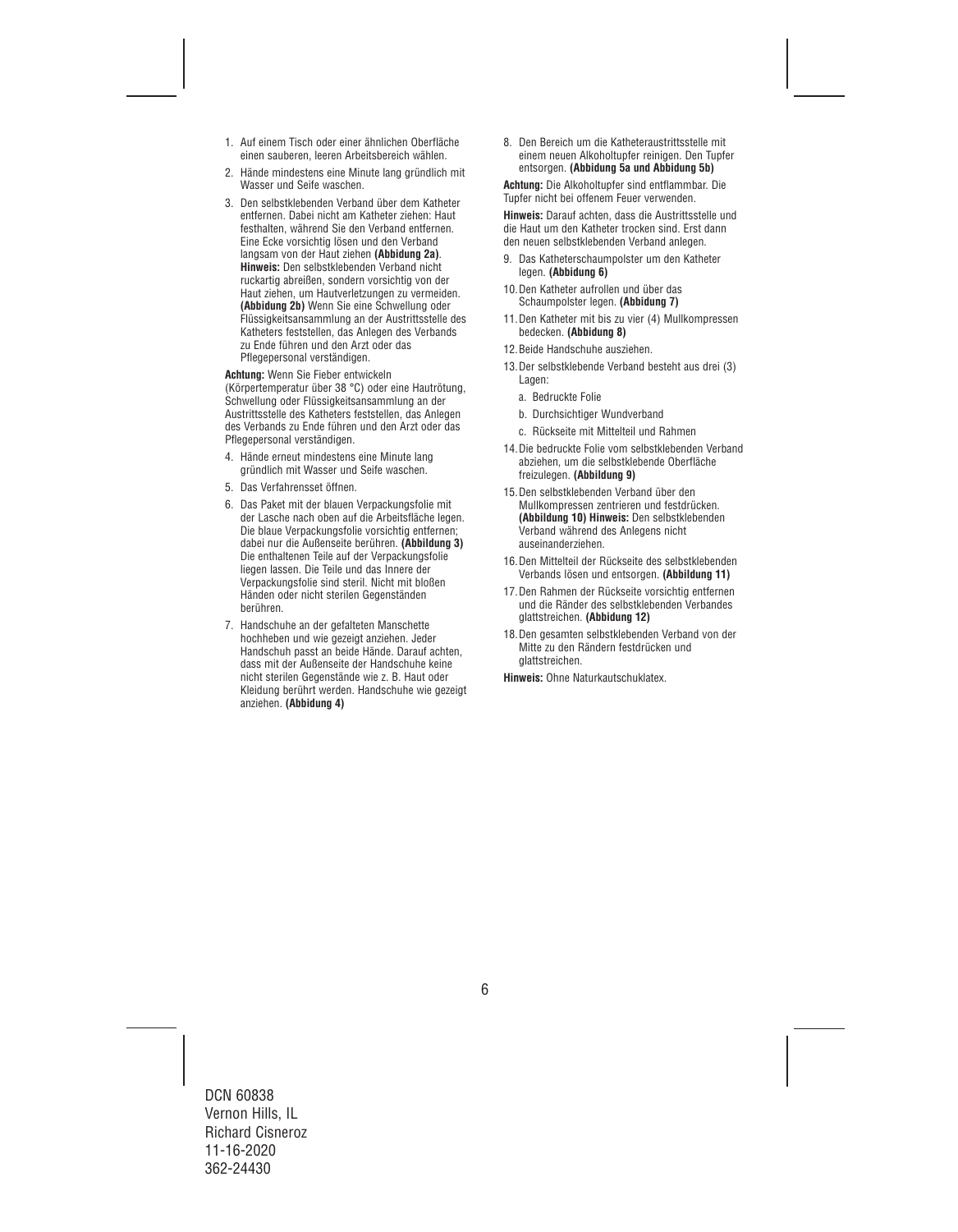

#### **Pacco Procedurale Informazioni sul prodotto**

Il pacco procedurale contiene i componenti necessari per la medicazione dei cateteri PleurX™ o PeritX™ dopo l'esecuzione di una procedura di drenaggio.

L'utente deve ricevere istruzioni adeguate da un medico o infermiere relativamente alle modalità di utilizzo corrette dei componenti del pacco procedurale. In caso di problemi o domande relative alla procedura di medicazione del catetere e del sito di uscita, contattare il medico o l'infermiere di riferimento. Leggere interamente questo opuscolo con attenzione prima di eseguire la medicazione del catetere e del sito di uscita.

#### **Indicazioni per l'uso**

Il pacco procedurale è indicato per la medicazione del catetere pleurico PleurX™ e del catetere peritoneale PeritX™ e del sito di uscita.

### **Avvertenze**

Verificare sempre che la valvola del catetere e la punta di accesso del tubo di drenaggio siano pulite. Evitare che entrino in contatto con altri oggetti al fine di evitarne la contaminazione.

#### **Se accidentalmente si taglia il catetere o si danneggia la valvola, procedere come indicato di seguito:**

- a. Afferrare il catetere con le dita.
- b. Far scivolare il morsetto scorrevole blu di **emergenza** sul catetere e spingere il catetere completamente nell'estremità piccola del morsetto. In questo modo, il catetere viene chiuso. **(Figura 1)**
- c. Avvisare immediatamente il medico.



**(Figura 1)**

# **Note di attenzione**

Esclusivamente monouso. Il riutilizzo può rendere non funzionale il prodotto o contribuire alla contaminazione crociata.

In caso di travasi di liquido, utilizzare acqua e sapone per pulire la cute e un agente detergente appropriato per tutte le altre superfici.

Contiene ftalati. I vantaggi del trattamento sono sicuramente superiori ai rischi derivanti dall'esposizione agli ftalati, che risultano comunque remoti.

# **Sterilità**

Il pacco procedurale è stato sterilizzato. Questo prodotto è esclusivamente monouso. Non risterilizzare.

Non utilizzare se la confezione appare danneggiata.

CareFusion non è responsabile di prodotti risterilizzati, né accetta prodotti aperti ma non ancora utilizzati a titolo di credito o di sostituzione.

#### **Componenti della Pacco Procedurale**

Medicazione autoadesiva **(A)** 

Involucro blu **(B)**

(contenente i seguenti componenti):

- 3 tamponi imbevuti di alcool **(C)**
- 1 paio di guanti **(D)**
- 1 tappo della valvola **(E)**
- 1 morsetto scorrevole di **emergenza** blu **(F)**
- 4 tamponi di garza, 10 cm x 10 cm **(G)**
- 1 cuscinetto in schiuma per catetere **(H)**

#### **Utilizzo della Pacco Procedurale**

Se si sta eseguendo una procedura di drenaggio consultare le istruzioni per l'uso della procedura di drenaggio PleurX™.

Se non si sta eseguendo una procedura di drenaggio in questo momento ma solo la medicazione del sito di uscita del catetere:

**Nota:** il tappo della valvola non verrà utilizzato.

**Avvertenza:** non utilizzare forbici o altri oggetti appuntiti nelle vicinanze del catetere.

- 1. Predisporre un'area di lavoro su un tavolo o un bancone assicurandosi che sia pulita e sgombra.
- 2. Lavare accuratamente le mani con acqua e sapone per almeno 1 minuto.
- 3. Rimuovere la medicazione autoadesiva dal catetere. Non tirare il catetere: tenere ferma la cute durante la rimozione della medicazione autoadesiva, afferrare delicatamente un bordo e staccare la medicazione dalla cute. **(Figura 2a) Nota:** per evitare traumi alla cute, non tirare la medicazione autoadesiva, ma staccarla delicatamente dalla cute. **(Figura 2b)** Se si riscontrano gonfiore o trasudazione di liquido attorno al catetere, interrompere la procedura di drenaggio e contattare il proprio medico o infermiere.

**Attenzione:** nel caso insorga febbre (temperatura corporea superiore a 38 °C) oppure si notino arrossamenti, gonfiore o trasudazione nell'area intorno al catetere, interrompere la procedura di medicazione e contattare il medico o l'infermiere di riferimento.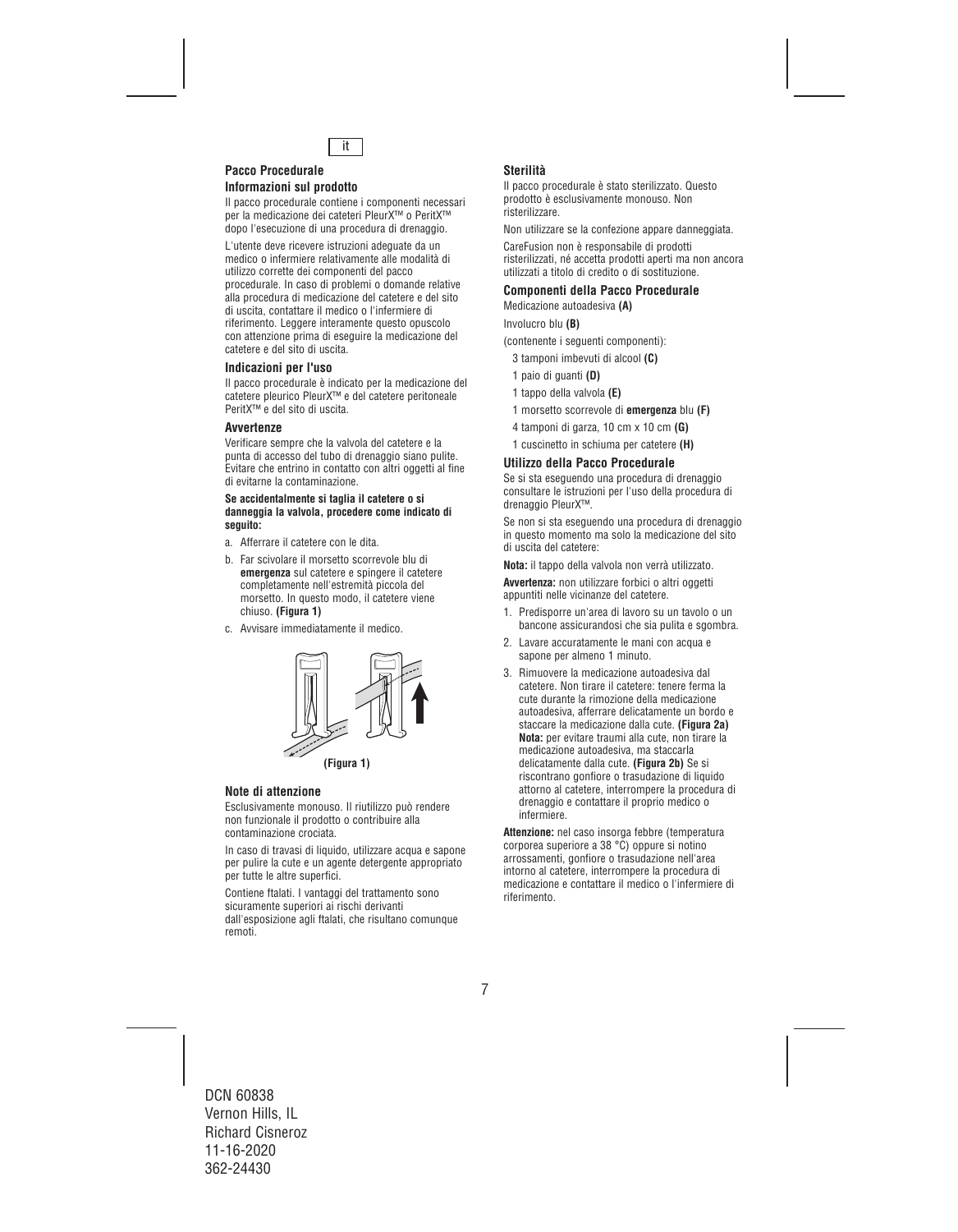- 4. Lavare di nuovo accuratamente le mani con acqua e sapone per almeno 1 minuto.
- 5. Aprire il pacco procedurale.
- 6. Sistemare la confezione con l'involucro blu sull'area di lavoro con la linguetta rivolta verso l'alto. Aprire delicatamente l'involucro blu tirando la parte esterna. **(Figura 3)** Non rimuovere il contenuto della confezione dal relativo involucro, ma lasciarlo poggiato su di esso. Tutte le parti contenute nell'involucro sono sterili. Non toccarle senza avere indossato i quanti o con altri componenti non sterili.
- 7. Prendere i guanti dal polsino ripiegato e indossarli come indicato. I guanti possono essere indossati indistintamente sulla mano destra o sinistra. Evitare che la parte esterna dei guanti entri in contatto con parti non sterili, come ad esempi la cute o gli abiti. Indossare i guanti come mostrato in figura. **(Figura 4)**
- 8. Pulire l'area circostante il sito di inserimento del catetere con un nuovo tampone imbevuto di alcool. Smaltire il tampone. **(Figura 5a e Figura 5b)**

**Attenzione:** i tamponi imbevuti di alcool sono infiammabili. Non esporli a fiamme vive.

**Nota:** assicurarsi che il sito di uscita e la cute attorno al catetere siano asciutti prima di procedere all'applicazione della medicazione autoadesiva.

9. Posizionare il cuscinetto di protezione in schiuma intorno a catetere. **(Figura 6)**

- 10.Avvolgere il catetere e appoggiarlo sul cuscinetto in schiuma. **(Figura 7)**
- 11.Coprire il catetere con un massimo di quattro (4) tamponi in garza. **(Figura 8)**
- 12.Togliere i guanti da entrambe le mani.
- 13.La medicazione autoadesiva è composta da tre (3) strati:
	- a. rivestimento stampato
	- b. cerotto trasparente per la ferita
	- c. tampone centrale con bordo di supporto
- 14.Staccare il rivestimento stampato dalla medicazione autoadesiva, esponendo la superficie adesiva. **(Figura 9)**
- 15.Centrare la medicazione autoadesiva sui tamponi in garza premendo energicamente per farla aderire. **(Figura 10) Nota:** fare attenzione a non allungare la medicazione autoadesiva durante l'applicazione.
- 16.Staccare il tampone centrale dal relativo bordo della medicazione autoadesiva e smaltirlo. **(Figura 11)**
- 17.Rimuovere lentamente il bordo premendo leggermente sulle estremità della medicazione autoadesiva. **(Figura 12)**
- 18.Per garantire la perfetta aderenza della medicazione autoadesiva, spianarla partendo dal centro verso i bordi con una pressione decisa.
- **Nota:** non contiene lattice di gomma naturale.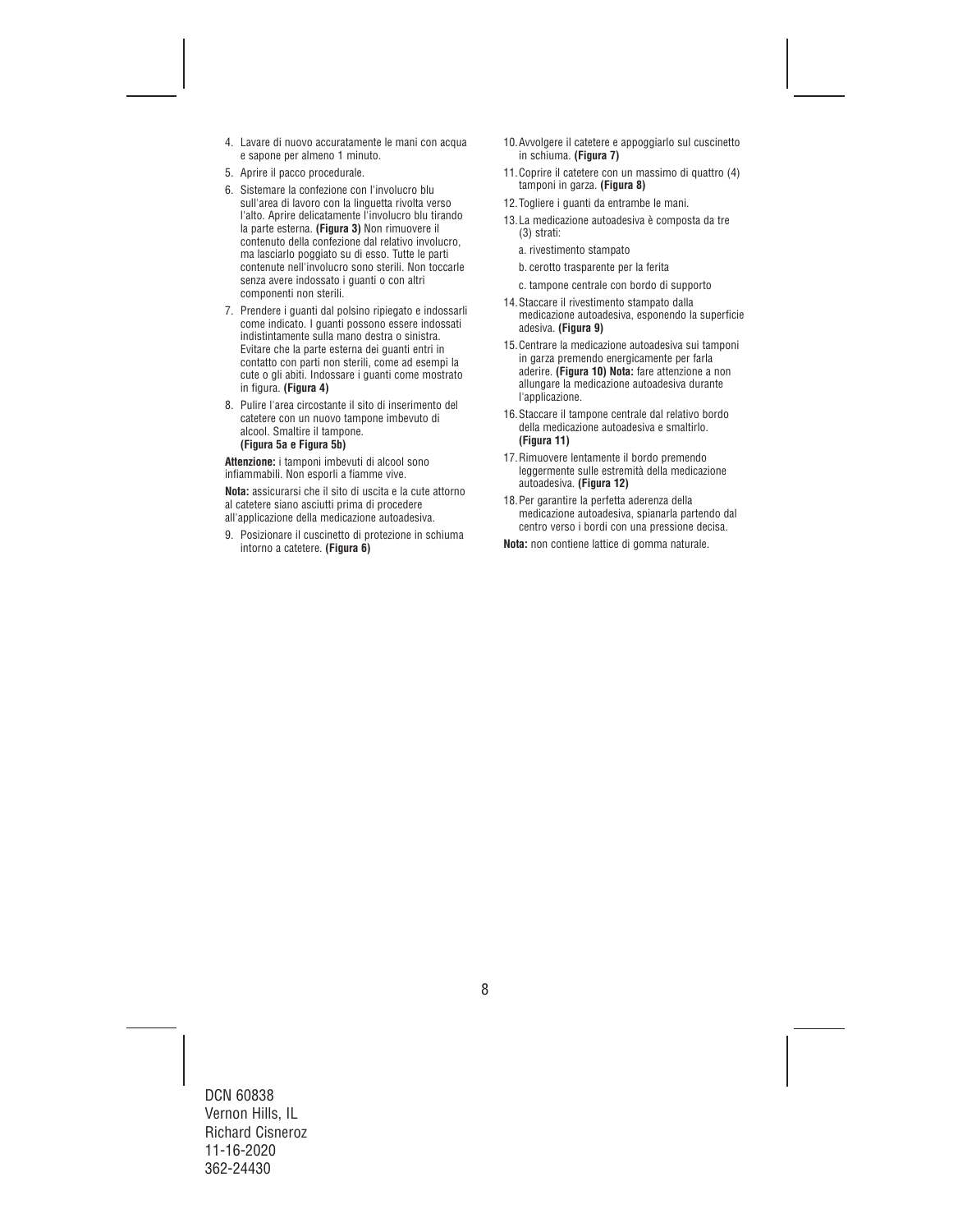

# **Paquete para procedimientos Información del producto**

El paquete para procedimientos contiene los suministros necesarios para la colocación de apósitos en el catéter PleurX™ o el catéter PeritX™ tras la realización de un procedimiento de drenaje.

Debe hacer recibido formación por parte de un médico o del personal de enfermería acerca del uso correcto de los componentes de este paquete para procedimientos. Si tiene algún problema o duda acerca de la colocación de apósitos en el catéter o en la zona de salida, póngase en contacto con su médico o el personal de enfermería correspondiente. Lea este folleto en su totalidad antes de colocar un apósito en el catéter o en la zona de salida.

# **Indicaciones de uso**

El paquete para procedimientos está indicado para la colocación de apósitos en el catéter pleural PleurX™ y el catéter peritoneal PeritX™ y en la zona de salida.

### **Advertencias**

Mantenga limpia la válvula del catéter y la punta de acceso del tubo de drenaje. Manténgalas lejos de otros objetos para evitar que se contaminen.

#### **Si corta el catéter o daña la válvula de forma accidental, siga estos pasos:**

- a. Sujete el catéter con los dedos para mantenerlo cerrado.
- b. Deslice la pinza reguladora azul de **emergencia** por el catéter y empuje el catéter de forma que se sitúe en el extremo pequeño de la pinza. Así se cerrará el catéter. **(Figura 1)**
- c. Avise al médico de inmediato.



# **Precauciones**

Para un solo uso. Si se reutiliza, puede que el producto no funcione correctamente o que contribuya a la contaminación cruzada.

Si se derrama líquido, utilice jabón y agua para limpiar la piel y use un producto de limpieza adecuado para las otras superficies.

Contiene ftalatos. El beneficio del tratamiento es mayor que la posibilidad remota de la exposición a ftalatos.

# **Esterilización**

El paquete para procedimientos está esterilizado. Este producto es de un solo uso. No vuelva a esterilizar el producto.

No utilizar si el envase está dañado.

CareFusion no se responsabilizará por cualquier producto que se haya vuelto esterilizar ni rembolsará o cambiará cualquier producto que se haya abierto y no se haya usado.

# **Suministros del paquete de procedimiento**

Apósito autoadhesivo **(A)** 

Envoltorio azul **(B)**

(Los siguientes artículos están embalados):

- 3 Toallitas impregnadas en alcohol **(C)**
- 1 Guantes **(D)**
- 1 Tapón de la válvula **(E)**
- 1 Pinza reguladora de **emergencia** azul **(F)**
- 4 Compresas de gasa de 10 cm x 10 cm (4" x 4") **(G)**
- 1 Almohadilla de espuma para catéter **(H)**

#### **Uso del paquete para procedimientos**

Si está llevando a cabo un procedimiento de drenaje, consulte las instrucciones de uso del procedimiento de drenaje PleurX™.

Si no está llevando a cabo un procedimiento de drenaje en este momento y únicamente va colocar un apósito en la zona de salida del catéter:

**Nota:** el tapón de la válvula no se utilizará.

**Advertencia:** no utilice tijeras ni otros objetos afilados cerca del catéter.

- 1. Prepare un espacio de trabajo limpio y despejado sobre una mesa o un tablero.
- 2. Lávese bien las manos con agua y jabón durante 1 minuto como mínimo.
- 3. Retire el apósito autoadhesivo del catéter. No tire del catéter: sujete la piel cuando retire el apósito autoadhesivo. Agarre suavemente un extremo y despegue con cuidado el apósito de la piel. **(Figura 2a) Nota:** para evitar daños en la piel, despegue el apósito autoadhesivo con cuidado en lugar de tirar de él bruscamente. **(Figura 2b)** Si observa hinchazón o líquido alrededor del catéter, finalice el procedimiento de drenaje y avise al personal de enfermería o al médico.

**Precaución:** si presenta fiebre (temperatura corporal superior a 38 °C [100,5 °F]) u observa eritema, hinchazón o líquido alrededor del catéter, finalice el procedimiento de colocación del apósito y avise al personal de enfermería o al médico.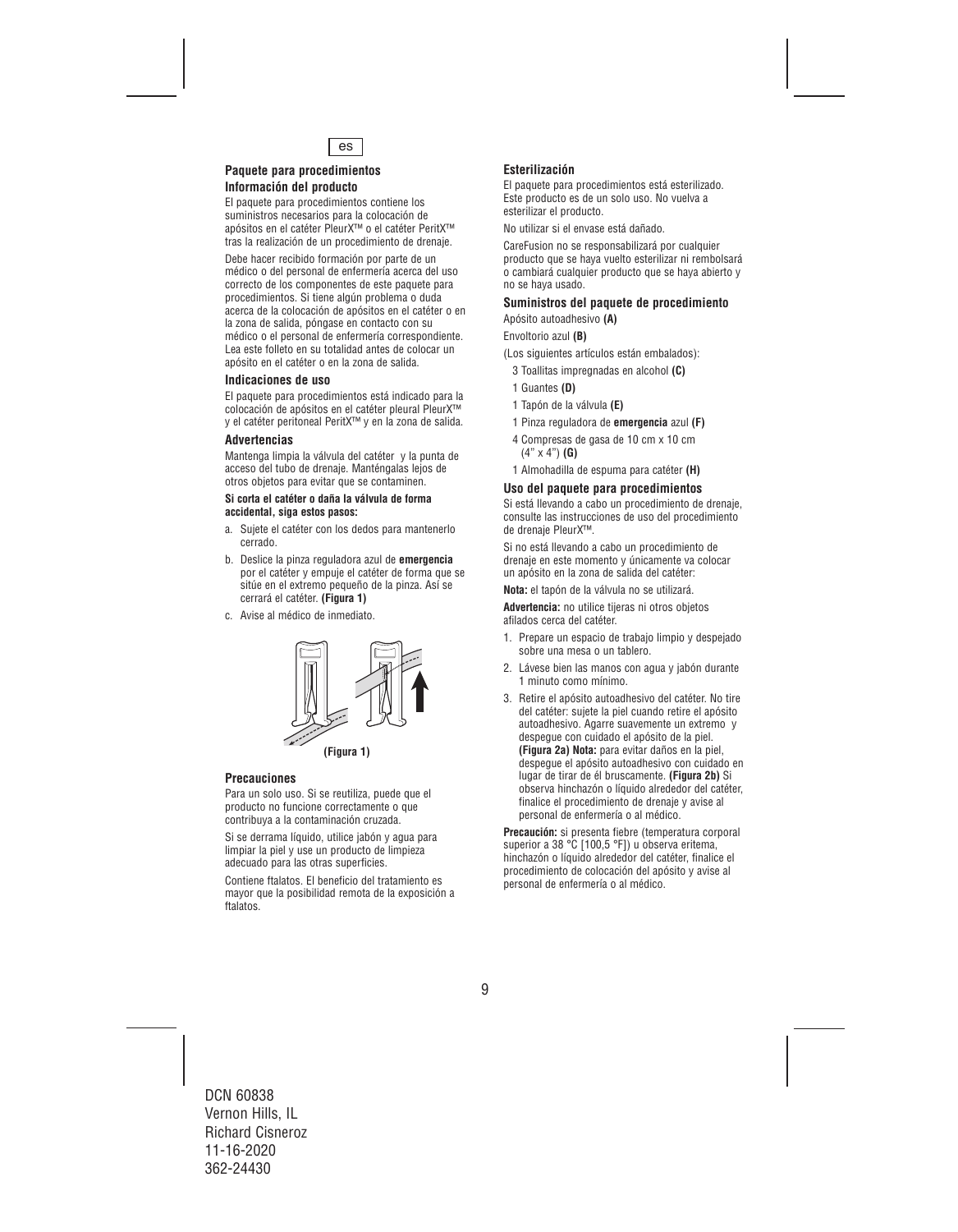- 4. Lávese bien las manos con agua y jabón de nuevo durante 1 minuto como mínimo.
- 5. Abra el paquete de procedimientos.
- 6. Coloque el paquete con el envoltorio azul en su espacio de trabajo con la tapa hacia arriba. Con cuidado, abra el envoltorio azul tirando de la parte exterior de este. **(Figura 3)** Deje los artículos cerrados en el envoltorio. Los artículos y el interior del envoltorio están esterilizados. No los toque sin guantes ni con otros artículos no esterilizados.
- 7. Coja los guantes por el puño doblado y póngaselos tal como se muestra. Los guantes son válidos para ambas manos. No deje que la parte exterior de los guantes entre en contacto con ningún elemento no esterilizado, como su piel o ropa. Póngase los guantes tal como se muestra. **(Figura 4)**
- 8. Utilice una toallita impregnada en alcohol nueva para limpiar el área circundante de la zona del catéter. Deseche la toallita impregnada en alcohol. **(Figura 5a y Figura 5b)**

**Precaución:** las toallitas impregnadas en alcohol son inflamables. No exponga las toallitas a una llama abierta.

**Nota:** asegúrese de que la zona de salida y la piel de alrededor del catéter están secas antes de realizar el procedimiento con el apósito autoadhesivo.

9. Coloque la almohadilla de espuma alrededor del catéter. **(Figura 6)**

- 10.Enrolle el catéter en círculos y colóquelo sobre la almohadilla de espuma. **(Figura 7)**
- 11.Cubra el catéter con hasta cuatro (4) compresas de gasa. **(Figura 8)**
- 12.Quítese los guantes.
- 13.El apósito autoadhesivo tiene tres (3) capas:
	- a. papel protector con texto
	- b. apósito limpio para heridas
	- c. panel central y protección posterior
- 14.Despegue el papel protector con texto del apósito autoadhesivo, de modo que quede al descubierto la superficie adhesiva. **(Figura 9)**
- 15.Centre el apósito autoadhesivo en las compresas de gasa y presiónelo. **(Figura 10) Nota:** No estire el apósito autoadhesivo al colocarlo.
- 16.Retire y deseche el panel central de la protección posterior del apósito autoadhesivo. **(Figura 11)**
- 17.Retire lentamente la protección posterior al tiempo que alisa los bordes del apósito autoadhesivo. **(Figura 12)**
- 18.Alise todo el apósito autoadhesivo desde el centro hacia los bordes. Presione con firmeza para mejorar la adhesión.

**Nota:** no contiene látex de caucho natural.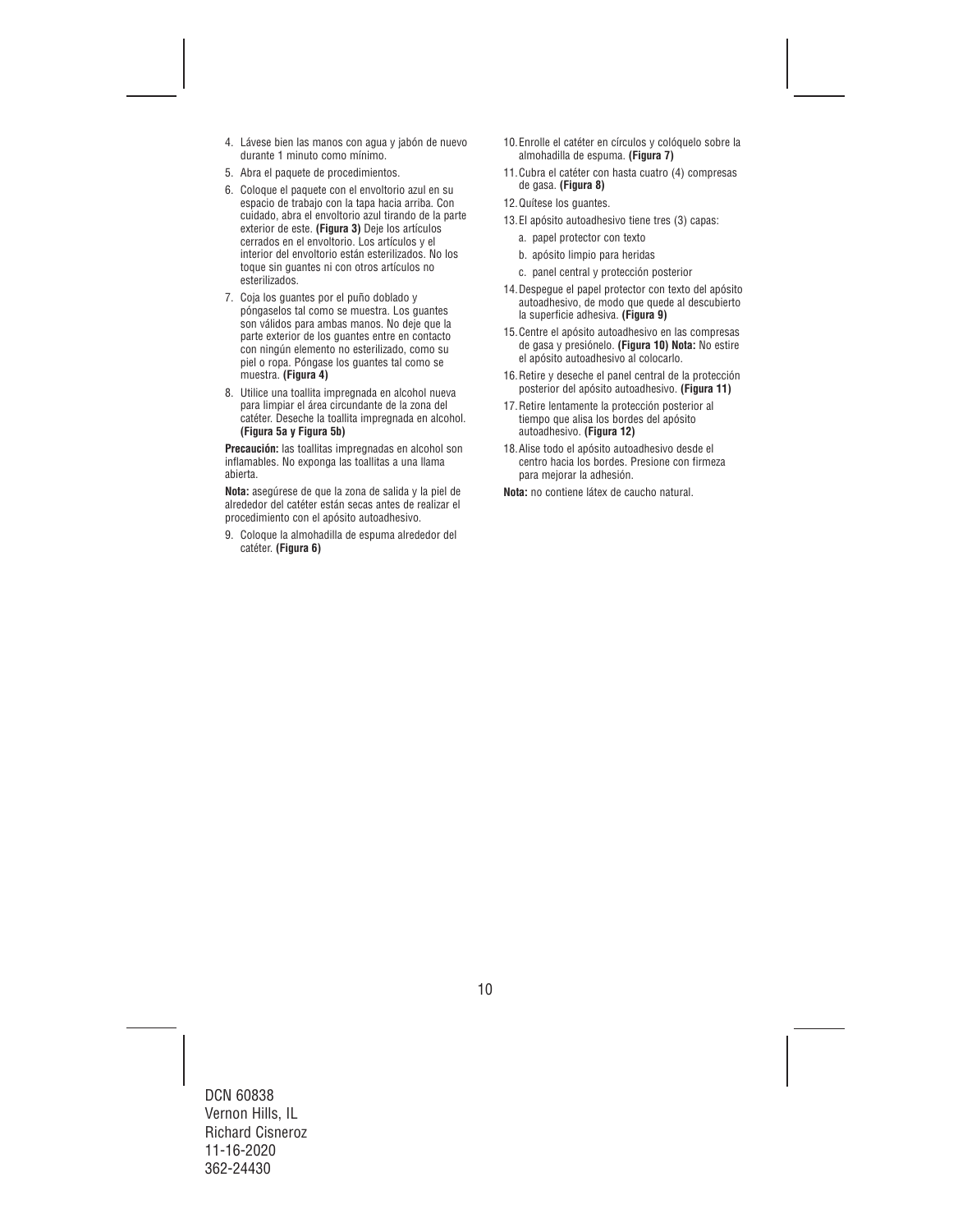

# **Pacote de procedimento**

# **Informações sobre o produto**

O pacote de procedimento inclui os itens necessários para a colocação do penso no cateter PleurX™ ou o cateter PeritX™ após a realização de um procedimento de drenagem.

O utilizador deve receber formação da parte de um médico ou enfermeiro sobre como utilizar corretamente os itens deste pacote de procedimento. Se tiver problemas ou perguntas sobre a colocação do penso no cateter e local de saída, contacte o seu médico ou enfermeiro responsável. Leia atentamente este folheto na íntegra antes de proceder à colocação do penso no cateter e local de saída.

### **Indicações de utilização**

O pacote de procedimento está indicado para a colocação do penso no local de saída, no cateter pleural PleurX™ e no cateter peritoneal PeritX™.

#### **Avisos**

Mantenha a válvula do cateter e a ponta de acesso no tubo de drenagem limpas. Mantenha-as afastadas de outros objectos para ajudar a evitar a contaminação.

#### **Siga estes passos se cortar acidentalmente o cateter ou se danificar a válvula:**

- a. Aperte o cateter fechado com os dedos.
- b. Passe a pinça deslizante de **emergência** azul sobre o cateter e empurre completamente o cateter na direcção da extremidade pequena da pinça. Isto faz com que o cateter se feche. **(Figura 1)**
- c. Notifique o seu médico de imediato.



**(Figura 1)**

# **Precauções**

Para uma única utilização. A sua reutilização pode dar origem a um produto não-funcional ou contribuir para a contaminação cruzada.

Limpe eventuais derrames de fluido na pele com água e sabão e utilize um agente de limpeza adequado para todas as outras superfícies.

Contém ftalatos. O benefício do tratamento supera a remota possibilidade de exposição aos ftalatos.

# **Esterilidade**

O pacote de procedimento foi esterilizado. Este produto destina-se a uma única utilização. Não deve ser reesterilizado.

Não utilize se a embalagem estiver danificada.

A CareFusion não é responsável por qualquer produto que seja re-esterilizado, nem aceita a devolução ou a troca de qualquer produto que tenha sido aberto, mas não utilizado.

#### **Itens do pacote de procedimento**

Penso adesivo **(A)** 

Invólucro azul **(B)**

(enrolado à volta dos seguintes objectos):

- 3 compressas embebidas em álcool **(C)**
- 1 par de luvas **(D)**
- 1 tampa da válvula **(E)**
- 1 pinça deslizante de **emergência** azul **(F)**
- 4 compressas de gaze, 10 cm x 10 cm (4" x 4") **(G)**
- 1 compressa de espuma para o cateter **(H)**

### **Como utilizar o pacote de procedimento**

Se efectuar um procedimento de drenagem, consulte as instruções de utilização do procedimento de drenagem PleurX™.

Se não efectuar um procedimento de drenagem e apenas colocar o penso no local de saída do cateter:

**Nota:** a tampa da válvula não será utilizada.

**Aviso:** não utilize tesouras nem outros objectos afiados perto do cateter.

- 1. Numa mesa ou num balcão, prepare um espaço de trabalho limpo e desimpedido.
- 2. Lave bem as mãos com água e sabão durante pelo menos 1 minuto.
- 3. Retire o penso adesivo que cobre o cateter. Não dê um puxão no cateter: estique a pele enquanto remove o penso adesivo, agarre com cuidado uma das extremidades e, lentamente, vá removendo o penso adesivo da pele. **(Figura 2a) Nota:** remova cuidadosamente o penso adesivo em vez de o puxar repentinamente da pele para evitar lesões cutâneas. **(Figura 2b)** Se apresentar sintomas de inchaço ou fluido à volta do cateter, interrompa o procedimento de drenagem e contacte o seu médico ou enfermeiro.

**Atenção:** se desenvolver sintomas de febre [temperatura corporal superior a 38 °C (100,5 °F)] ou apresentar sintomas de vermelhidão, inchaço ou fluido à volta do cateter, interrompa o procedimento de colocação do penso e contacte o seu médico ou enfermeiro.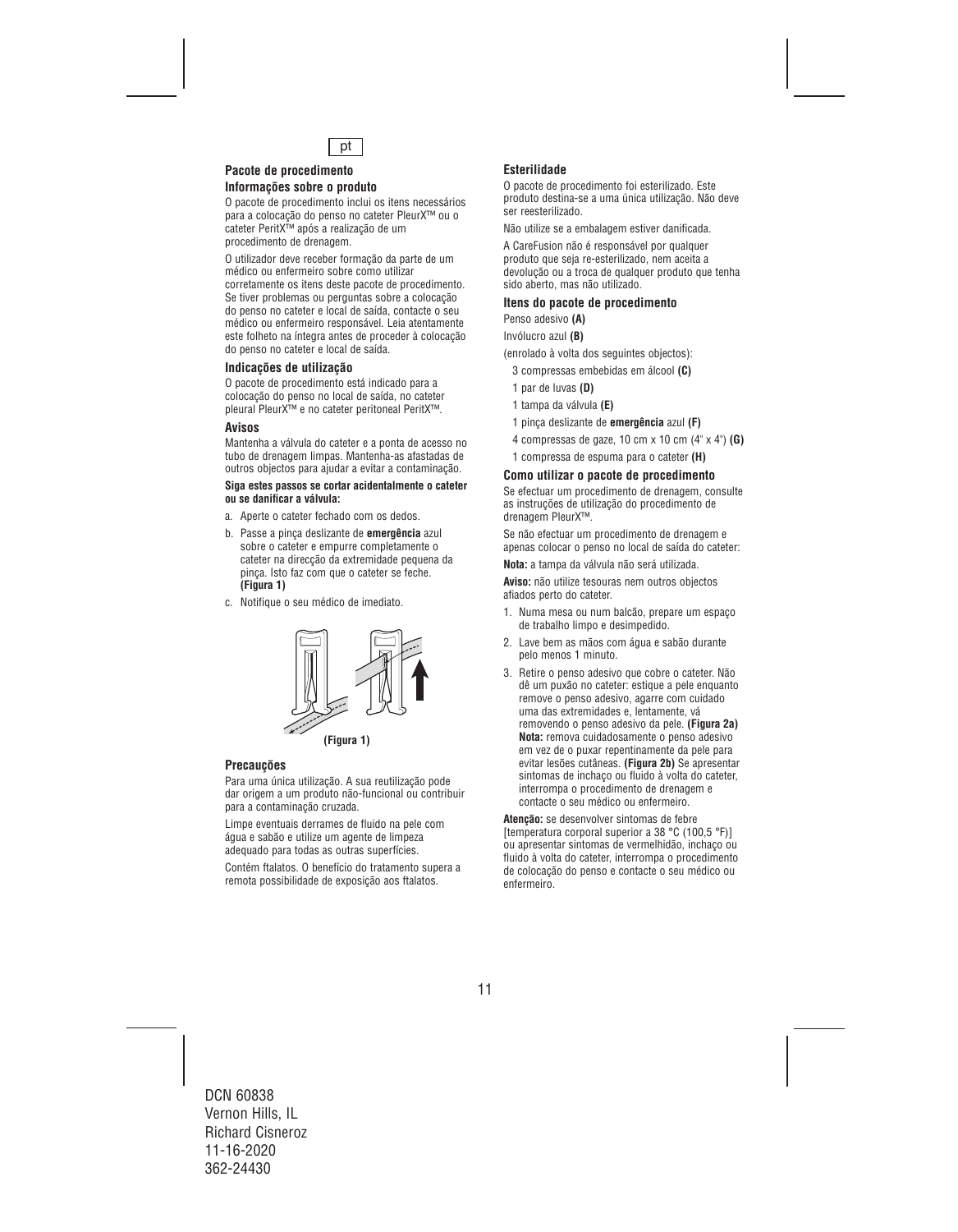- 4. Volte a lavar bem as mãos com água e sabão durante pelo menos 1 minuto.
- 5. Abra o pacote de procedimento.
- 6. Coloque o pacote com o invólucro azul no seu espaço de trabalho com a aba virada para cima. Abra cuidadosamente o invólucro azul puxando pelo exterior do mesmo. **(Figura 3)** Deixe os objetos fechados no invólucro. Os objetos e o interior do invólucro estão esterilizados. Não toque neles com as mãos sem luvas ou com outros objetos não esterilizados.
- 7. Pegue nas luvas pelo punho conforme ilustrado. Ambas as luvas servem nas duas mãos. Tenha cuidado para não deixar que o exterior das luvas toque em algo não esterilizado, como por exemplo a sua pele ou roupa. Vista as luvas tal como ilustrado. **(Figura 4)**
- 8. Utilize uma nova compressa embebida em álcool para limpar a área à volta do cateter. Deite fora a compressa embebida em álcool. **(Figura 5a e Figura 5b)**

**Atenção:** as compressas embebidas em álcool são inflamáveis. Não as exponha a chamas abertas.

**Nota:** certifique-se de que o local de saída e a pele à volta do cateter estão secos antes de concluir o processo de colocação de um novo penso adesivo.

9. Coloque a compressa de espuma para cateter em redor do mesmo. **(Figura 6)**

- 10.Enrole o cateter e coloque-o sobre a compressa de espuma. **(Figura 7)**
- 11.Cubra o cateter com até quatro (4) compressas de gaze. **(Figura 8)**
- 12.Retire as luvas das mãos.
- 13.O penso adesivo tem três (3) camadas:
	- a. revestimento protector
	- b. penso transparente
	- c. painel central e protecção do rebordo
- 14.Remova o revestimento protetor do penso adesivo, expondo a superfície adesiva. **(Figura 9)**
- 15.Centre o penso adesivo por cima das compressas de gaze e pressione-o. **(Figura 10) Nota:** não estique o penso adesivo durante a aplicação.
- 16.Remova e descarte o painel central da proteção do penso adesivo. **(Figura 11)**
- 17.Remova lentamente o rebordo enquanto alisa as extremidades do penso adesivo. **(Figura 12)**
- 18.Alise toda a superfície do penso adesivo a partir do centro e em direcção às extremidades, exercendo pressão firme para reforçar a aderência.

**Nota:** Não fabricado em látex de borracha natural.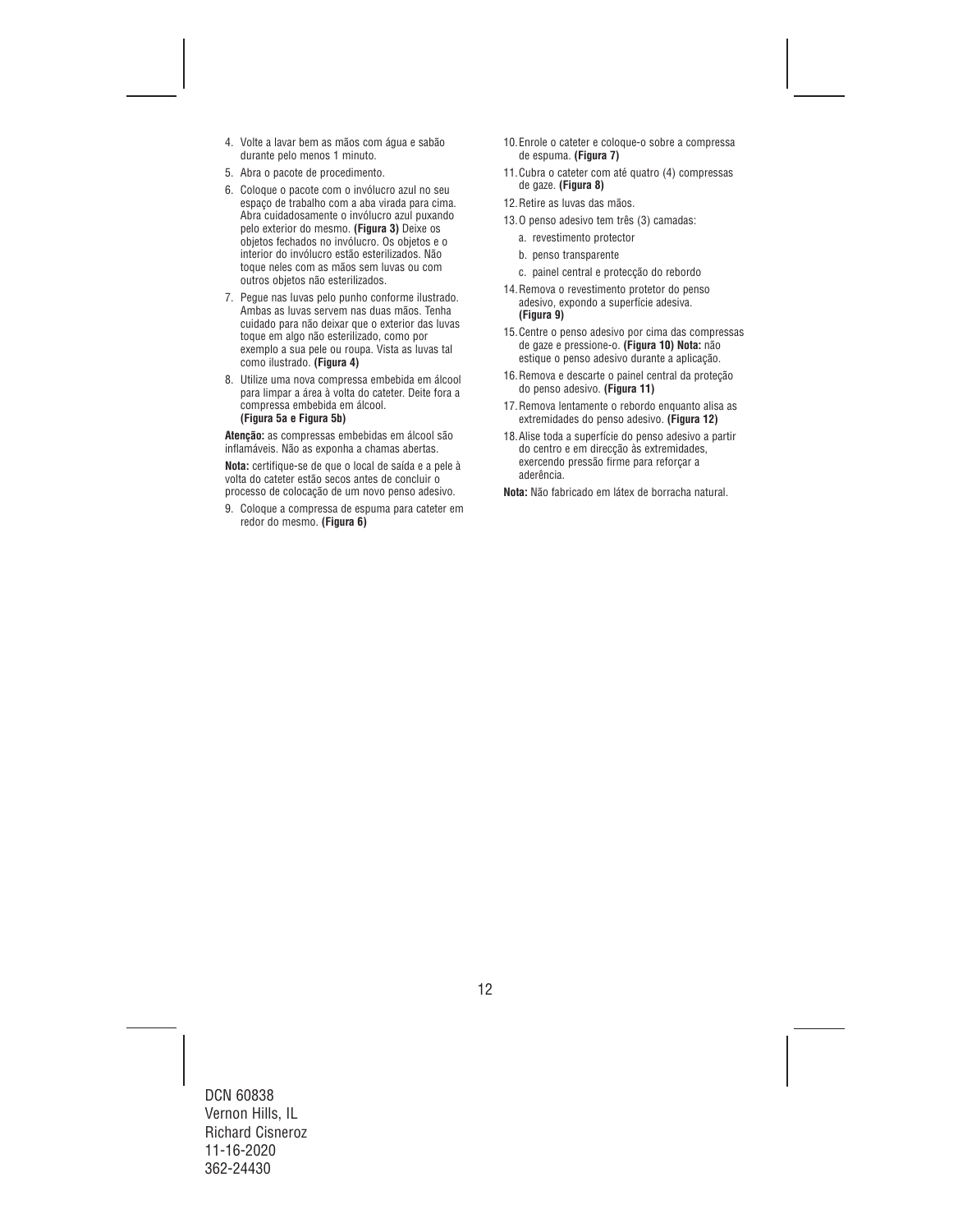

# **Procedurepak Productinformatie**

Het procedurepak bevat de benodigde onderdelen voor het aanbrengen van een verband rondom de PleurX™-katheter of de PeritX™-katheter na een drainageprocedure.

U moet door een arts of verpleegkundige zijn getraind in het juiste gebruik van de onderdelen in dit procedurepak. Neem contact op met uw arts of verpleegkundige indien u problemen of vragen hebt met betrekking tot het aanbrengen van verband rondom de (uitgangsplaats van de) katheter. Lees de gehele folder aandachtig door voordat u verband aanbrengt rondom de (uitgangsplaats van de) katheter.

# **Indicaties voor gebruik**

Het procedurepak is geïndiceerd voor het aanbrengen van een verband rondom de (uitgangsplaats van de) PleurX™ pleurale katheter en de PeritX™ peritoneale katheter.

# **Waarschuwingen**

Houd de klep van de katheter en de toegangstip op de drainagelijn schoon. Houd ze uit de buurt van andere voorwerpen om verontreiniging te helpen voorkomen.

#### **Volg de onderstaande stappen indien de katheter onopzettelijk wordt doorgesneden of de klep wordt beschadigd:**

- a. Knijp de katheter dicht met uw vingers.
- b. Schuif de blauwe **nood**schuifklem over de katheter en duw de katheter volledig in het smalle uiteinde van de klem. Hierdoor wordt de katheter afgesloten. **(Afbeelding 1)**
- c. Waarschuw onmiddellijk uw arts.



# **Belangrijke opmerkingen**

Uitsluitend voor eenmalig gebruik. Hergebruik kan een niet-functionerend product tot gevolg hebben of bijdragen aan kruisbesmetting.

Gebruik water en zeep voor het reinigen van huid en een geschikt reinigingsmiddel voor alle andere oppervlakken als er vloeistof is gemorst.

Bevat ftalaten. Het voordeel van behandeling weegt zwaarder dan de geringe mogelijkheid van blootstelling aan ftalaten.

# **Steriliteit**

Het procedurepak is gesteriliseerd. Dit product is uitsluitend bestemd voor eenmalig gebruik. Niet opnieuw steriliseren.

Niet gebruiken als de verpakking is beschadigd.

CareFusion is niet verantwoordelijk voor een product dat opnieuw is gesteriliseerd en accepteert geen product dat is geopend, maar niet is gebruikt, voor vergoeding of vervanging.

# **Onderdelen procedurepak**

Zelfklevend verband **(A)** 

Blauwe folie **(B)**

(om de volgende onderdelen):

- 3 alcoholdoekjes **(C)**
- 1 paar handschoenen **(D)**
- 1 klepdop **(E)**
- 1 blauwe **nood**schuifklem **(F)**
- 4 gaasjes: 10 cm x 10 cm (4 inch x 4 inch) **(G)**
- 1 schuimrubberen katheterkussentje **(H)**

# **Het procedurepak gebruiken**

Raadpleeg de gebruikersinstructies bij de PleurX™ drainageprocedure als u een drainageprocedure uitvoert.

Als u momenteel geen drainageprocedure uitvoert en alleen verband aanlegt rondom de uitgangsplaats van de katheter:

**Opmerking:** de klepdop wordt niet gebruikt.

**Waarschuwing:** gebruik geen schaar of andere scherpe objecten in de buurt van de katheter.

- 1. Creëer een hygiënische werkplek op een tafelblad of werkblad.
- 2. Was uw handen gedurende minimaal één minuut grondig met water en zeep.
- 3. Verwijder het zelfklevende verband dat om de katheter zit. Trek niet aan de katheter: houd tijdens het verwijderen van het zelfklevende verband één hand ter ondersteuning op de huid, pak met de andere hand voorzichtig één kant van het zelfklevende verband vast en verwijder dit langzaam van de huid. **(Afbeelding 2a) Opmerking:** voorkom huidletsel door het zelfklevende verband langzaam te verwijderen in plaats van het los te trekken van de huid. **(Afbeelding 2b)** Rond de drainageprocedure af en neem contact op met uw arts of verpleegkundige als u een zwelling of vloeistof rondom de katheter constateert.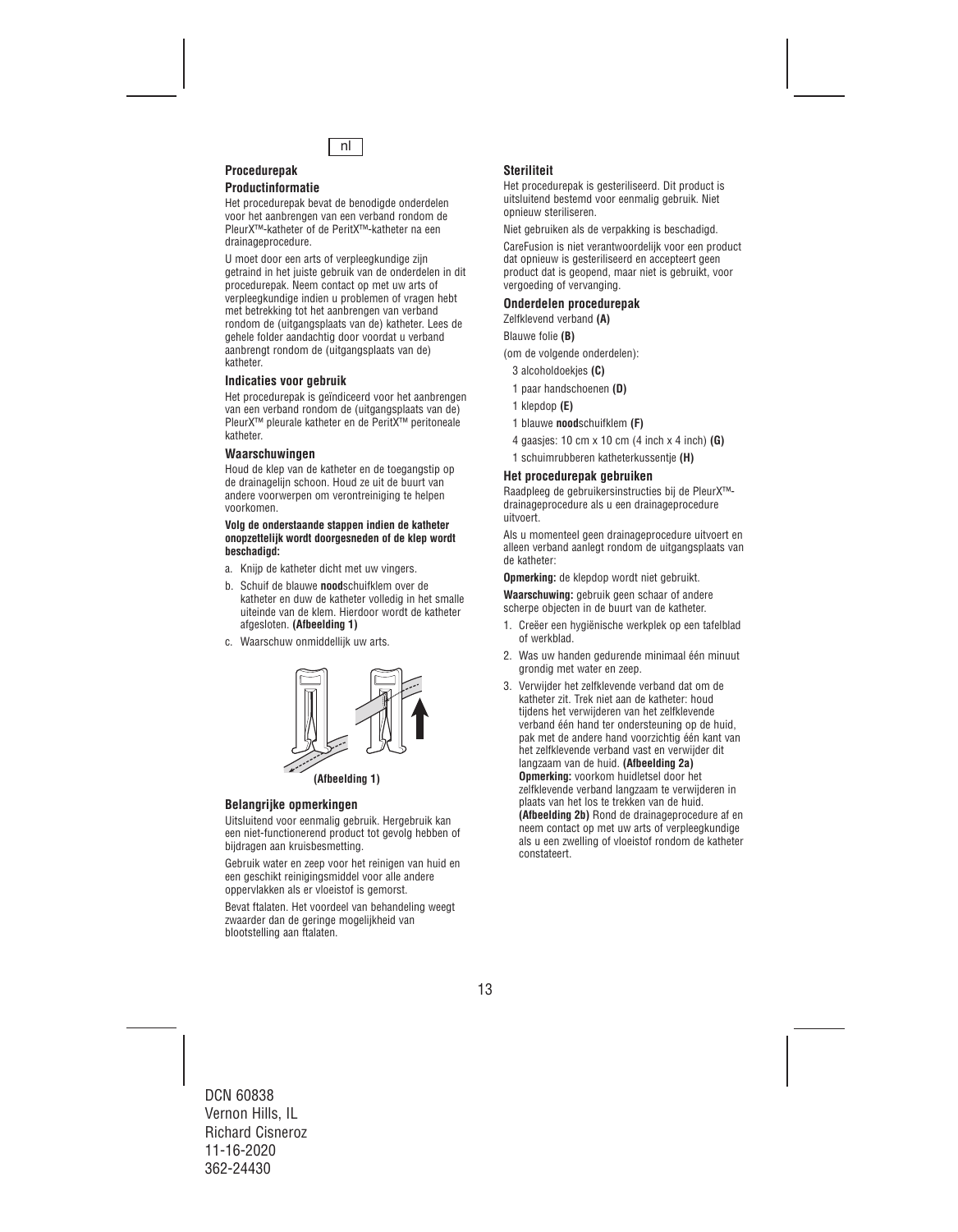**Let op:** rond de drainageprocedure af en neem contact op met uw arts of verpleegkundige indien u koorts krijgt (lichaamstemperatuur boven 38 °C (100,5 °F)), of als u roodheid, zwelling of vocht rondom de katheter constateert.

- 4. Was uw handen nogmaals gedurende minimaal één minuut grondig met water en zeep.
- 5. Open het procedurepak.
- 6. Plaats het pakket met het blauwe folie op uw werkplek, met de klep aan de bovenkant. Maak het blauwe folie voorzichtig los door aan de buitenkant van het folie te trekken. **(Afbeelding 3)**  Laat de bijgesloten onderdelen op het folie zitten. De onderdelen en de binnenkant van het folie zijn steriel. Raak deze niet aan met uw blote handen of met niet-steriele voorwerpen.
- 7. Pak de handschoenen op bij de gevouwen manchet en trek ze aan zoals afgebeeld. De handschoenen passen aan beide handen. Zorg ervoor dat de buitenkant van de handschoen niet in aanraking komt met niet-steriele materialen, zoals uw huid of kleding. Trek de handschoenen aan zoals afgebeeld. **(Afbeelding 4)**
- 8. Reinig het gebied rondom de katheterplaats met een nieuw alcoholdoekje. Werp het alcoholdoekje weg. **(Afbeelding 5a en Afbeelding 5b)**

**Let op:** de alcoholdoekjes zijn brandbaar. Stel de doekjes niet bloot aan open vuur.

**Opmerking:** zorg ervoor dat de uitgangsplaats en de huid rondom de katheter droog zijn voordat u verdergaat met het plaatsen van het zelfklevende verband.

- 9. Plaats het schuimrubberen katheterkussentje om de katheter. **(Afbeelding 6)**
- 10.Wikkel de katheter in lussen en plaats die op het schuimrubberen kussentje. **(Afbeelding 7)**
- 11.Bedek de katheter met maximaal vier (4) gaasjes. **(Afbeelding 8)**
- 12.Trek beide handschoenen uit.
- 13.Het zelfklevende verband bestaat uit drie (3) lagen:
	- a. bedrukte laag
	- b. hygiënisch wondverband
	- c. middenpaneel en ondersteund frame
- 14.Haal de bedrukte laag van het zelfklevende verband af, zodat het klevende oppervlak zichtbaar wordt. **(Afbeelding 9)**
- 15.Centreer het zelfklevende verband boven de gaasjes en druk dit vervolgens stevig aan. **(Afbeelding 10) Opmerking:** rek het zelfklevende verband niet uit tijdens het aanbrengen.
- 16.Verwijder het middenpaneel van het ondersteunende frame van het zelfklevende verband en werp dit weg. **(Afbeelding 11)**
- 17.Verwijder het frame langzaam en strijk de zelfklevende verbandhoekjes tegelijkertijd glad. **(Afbeelding 12)**
- 18.Strijk het volledige zelfklevende verband onder stevige druk vanuit het midden naar de hoeken glad voor betere hechting.

**Opmerking:** niet vervaardigd van natuurlijk rubber.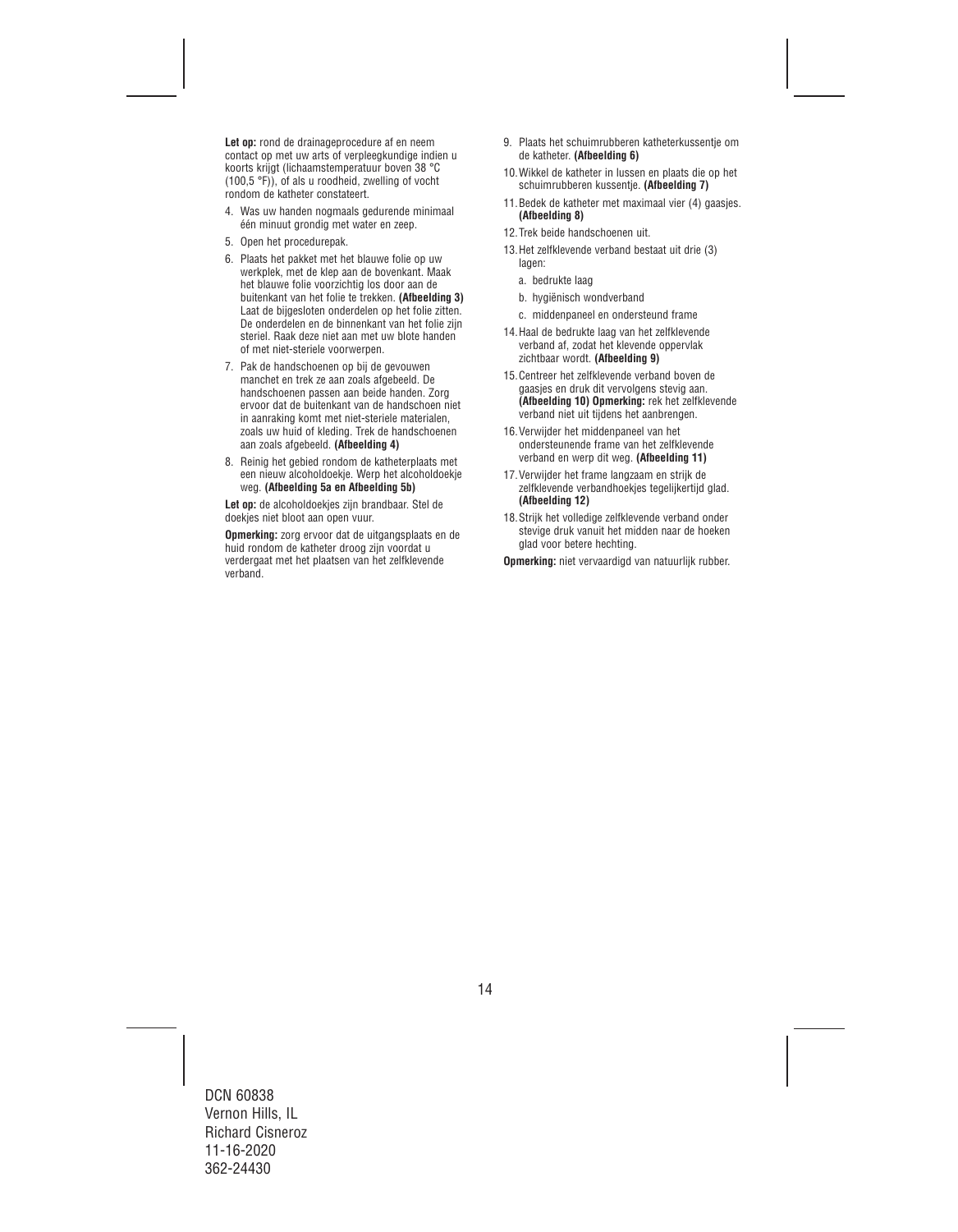

#### **Procedurpaket Produktinformation**

Procedurpaketet innehåller nödvändigt förbrukningsmaterial för omläggning av PleurX™ katetern och PeritX™-katetern efter en tömningsprocedur.

Du bör ha fått utbildning av en läkare eller sjuksköterska om rätt sätt att använda föremålen i detta procedurpaket. Om du har några problem eller frågor som gäller omläggning av katetern och utgångsstället kan du kontakta din läkare eller sjuksköterska. Läs hela den här broschyren noga innan du lägger om katetern och utgångsstället.

# **Indikationer för användning**

Procedurpaketet är avsett för omläggning av PleurX™ pleuralkateter eller PeritX™ peritonealkateter och utgångsstället.

# **Varningar**

Se till att hålla ventilen på katetern och åtkomstspetsen på dränageslangen rena. Håll dem borta från andra föremål för att undvika kontaminering.

#### **Om du råkar klippa katetern eller skada ventilen, följ dessa steg:**

- a. Kläm katetern mellan fingrarna för att stänga den.
- b. Tryck den blå **aku**tglidklämman över katetern och tryck katetern helt in i den lilla änden av klämman. Detta stänger katetern. **(Figur 1)**
- c. Informera omedelbart läkaren.



# **Försiktighetsåtgärder**

Endast för engångsbruk. Återanvändning kan resultera i en obrukbar produkt eller bidra till korskontaminering.

Vid spill av vätska ska du använda tvål och vatten för att tvätta huden och lämpligt rengöringsmedel för alla andra ytor.

Innehåller ftalater. Fördelen med behandlingen uppväger den ytterst ringa risken för exponering för ftalater.

# **Sterilitet**

Procedurpaketet har steriliserats. Den här produkten är endast avsedd för engångsbruk. Får ej resteriliseras.

Använd inte produkten om förpackningen är skadad.

Carefusion påtar sig inget ansvar för produkter som resteriliseras och kommer heller inte att godkänna återbetalning för eller byte av produkter som öppnats men inte använts.

# **Förbrukningsmaterial i procedurpaketet**

Självhäftande omslag **(A)** 

Blått omslag **(B)**

(Innehåller följande):

- 3 spritkompresser **(C)**
- 1 par handskar **(D)**
- 1 ventillock **(E)**
- 1 blå **akut**glidklämma **(F)**
- 4 gasvävsdynor 10 cm x 10 cm **(G)**
- 1 kateterdyna av skumgummi **(H)**

# **Så här använder du procedurpaketet**

Om du utför en tömningsprocedur ska du läsa bruksanvisningen till PleurX™ dräneringsprocedur.

Om du inte utför en tömningsprocedur utan bara lägger om kateterns utgångsställe gör du så här:

**Obs!** Ventillocket ska inte användas.

**Varning:** Använd inte sax eller andra vassa föremål i närheten av katetern.

- 1. Förbered en ren, fri arbetsyta på ett bord eller en bänk.
- 2. Tvätta noga händerna med tvål och vatten i minst 1 minut.
- 3. Ta bort det självhäftande omslaget från katetern. Var noga med att inte dra i katetern: stöd huden medan du tar bort det självhäftande omslaget, fatta försiktigt tag i ena kanten och dra långsamt omslaget från huden. **(Figur 2a) Obs!** Undvik hudtrauma genom att skala omslaget bakåt, snarare än att dra det från huden. **(Figur 2b)** Om du ser svullnad eller vätska runt katetern avslutar du tömningen och kontaktar läkare eller sjuksköterska.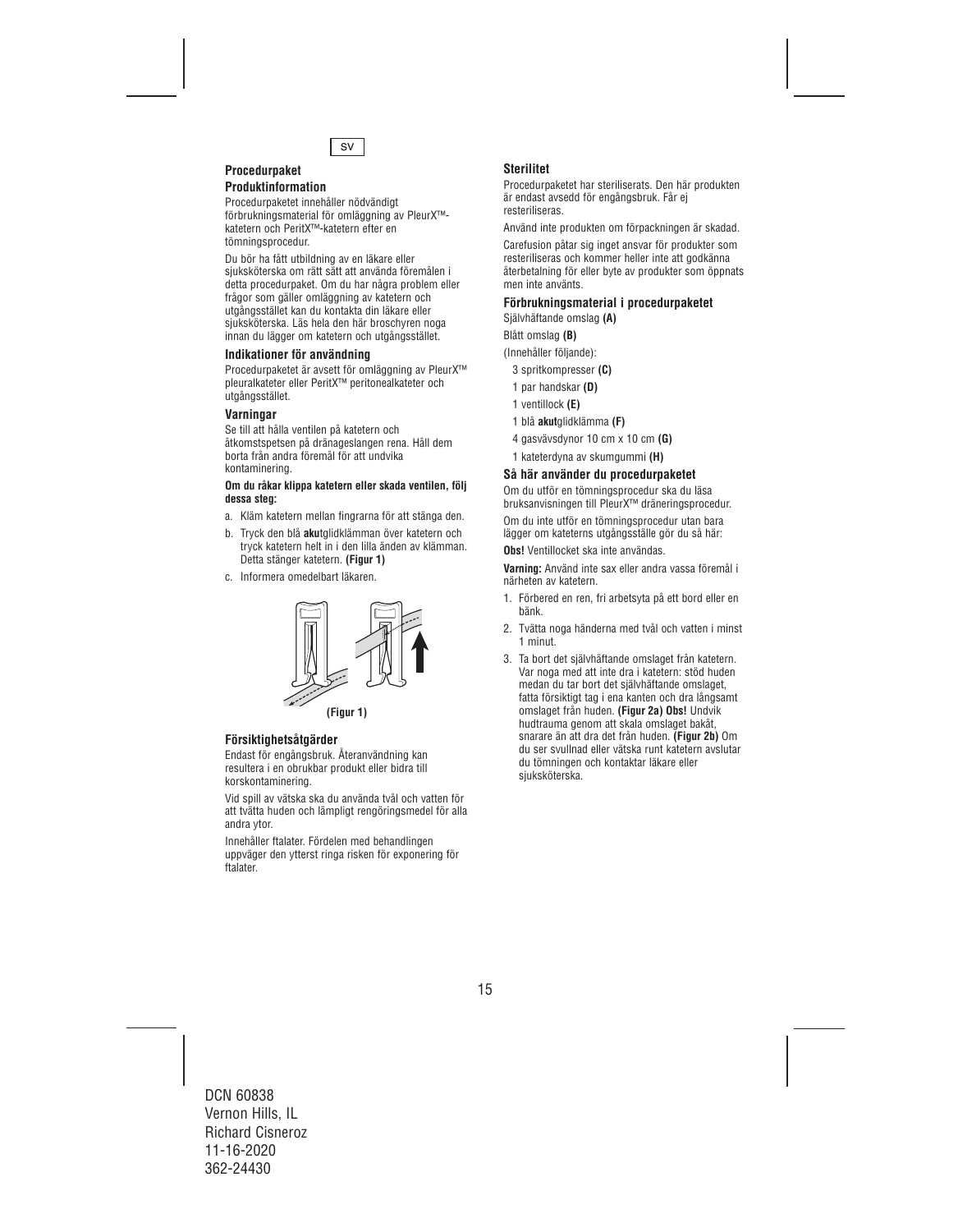**Viktigt:** Om du får feber (kroppstemperatur öve 38 °C) eller om du ser någon rodnad, svullnad eller vätska runt katetern avslutar du omläggningen och kontaktar läkare eller sjuksköterska.

- 4. Tvätta noga händerna med tvål och vatten i minst 1 minut.
- 5. Öppna procedurpaketet.
- 6. Lägg paketet med det blå omslaget på arbetsytan med fliksidan vänd uppåt. Veckla försiktigt ut det blå omslaget genom att dra i utsidan av omslaget. **(Figur 3)** Lämna kvar de medföljande föremålen på omslaget. De föremålen och insidan av omslaget är sterila. Ta inte på dem med händerna utan handskar eller andra icke-sterila föremål.
- 7. Plocka upp handskarna i den vikta manschetten och sätt på så som visas. Båda handskarna passar båda händerna. Se till att utsidan av handskarna inte kommer i kontakt med något icke-sterilt, såsom din hud eller dina kläder. Sätt på handskarna så som visas. **(Figur 4)**
- 8. Rengör runt kateterstället med en ny spritkompress. Släng spritkompressen. **(Figur 5a och Figur 5b)**

**Viktigt:** Spritkompresserna är lättantändliga. Utsätt inte kompresserna för öppen låga.

**Obs!** Kontrollera att utgångsstället och huden runt katetern är torra innan du slutför omläggningen med det självhäftande omslaget.

- 9. Placera kateterdynan av skumgummi runt katetern. **(Figur 6)**
- 10.Linda katetern i öglor och placera den över skumgummidynan. **(Figur 7)**
- 11.Täck katetern med upp till fyra (4) gasvävskompresser. **(Figur 8)**
- 12.Ta bort handskarna från båda händerna.
- 13.Det självhäftande omslaget har tre (3) lager:
	- a. tryckt foder
	- b. genomskinligt såromslag
	- c. mittpanelens och ramens baksida
- 14.Dra det tryckta fodret från omslaget så att den vidhäftande ytan blottas. **(Figur 9)**
- 15.Centrera det självhäftande omslaget över gasvävsdynorna och tryck ned på det. **(Figur 10) Obs:** Sträck inte ut det självhäftande omslaget när det sätts på.
- 16.Ta bort och släng mittpanelen från baksidan av det självhäftande omslaget. **(Figur 11)**
- 17.Ta långsamt bort ramen medan du jämnar till omslagets kanter. **(Figur 12)**
- 18.Jämna till hela omslaget från mitten och ut mot kanterna med ett fast tryck för att bättra på vidhäftningen.
- **Obs!** Ei tillverkad med naturligt latexgummi.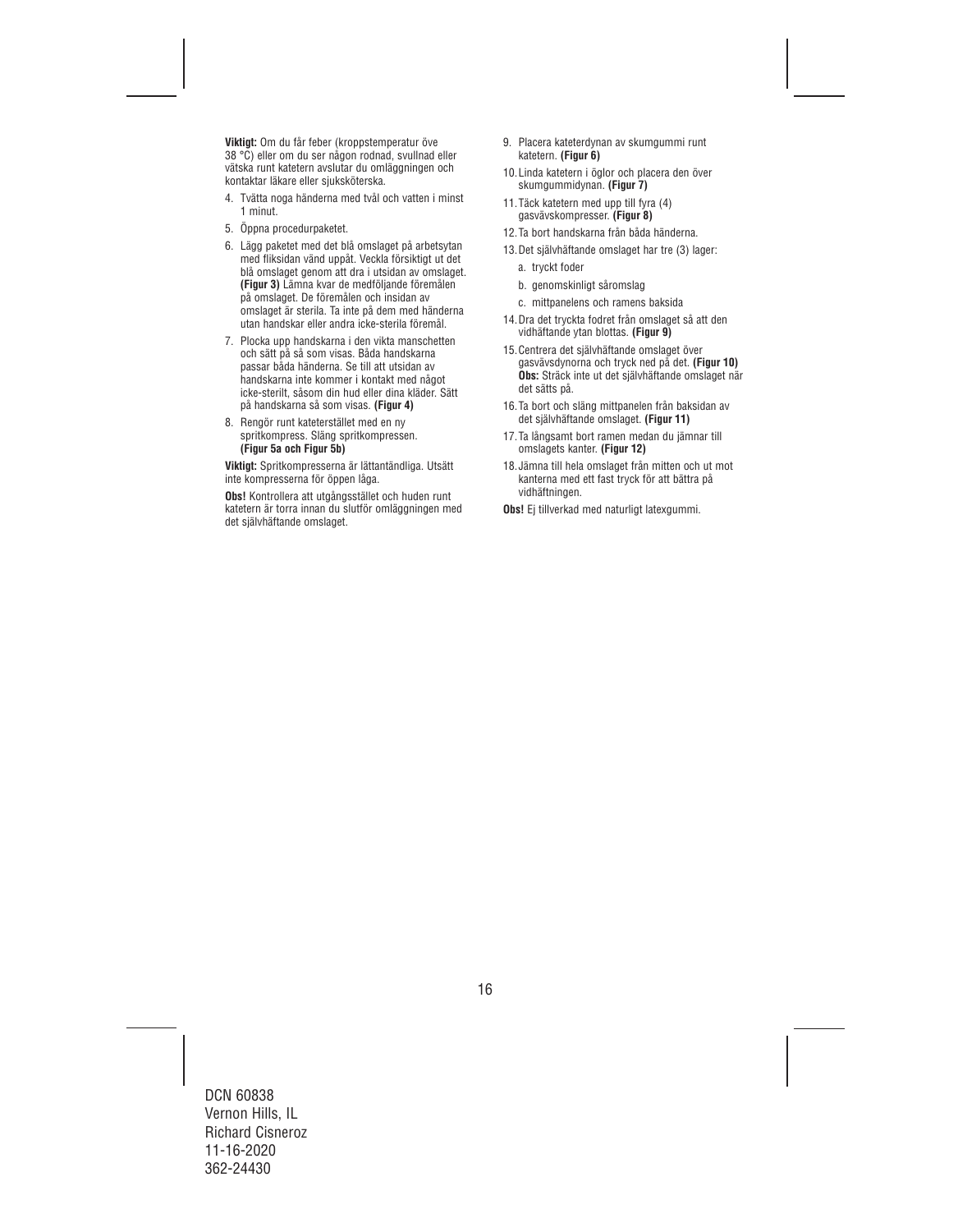

# **Toimenpidepakkaus Tuotetiedot**

Toimenpidepakkauksessa on välineet, joita tarvitaan PleurX™-keuhkopussikatetrin tai PeritX™ peritoneaalikatetrin sitomiseen dreneerauksen jälkeen.

Lääkärin tai sairaanhoitajan on opastettava toimenpidepakkauksessa olevien tarvikkeiden asianmukaisessa käytössä. Jos sinulla on ongelmia tai kysyttävää katetrin ja sen ulostulokohdan sitomisesta, ota yhteys lääkäriin tai sairaanhoitajaan. Lue tämä lehtinen kokonaan läpi ennen katetrin ja ulostulokohdan sitomista.

# **Käyttöaiheet**

Toimenpidepakkaus on tarkoitettu PleurX™ keuhkopussikatetrin tai PeritX™-peritoneaalikatetrin ja sen ulostulokohdan sitomiseen.

# **Vakavat varoitukset**

Pidä katetrin venttiili ja dreeniletkun liitinkärki puhtaana. Pidä ne pois muiden esineiden lähettyviltä, jotta ne eivät kontaminoidu.

#### **Jos katetriin tulee halkeama tai venttiili vaurioituu, toimi seuraavasti:**

- a. Purista katetri kiinni sormillasi.
- b. Pujota katetriin **hätäsuljin** ja työnnä katetri kokonaan sulkimen ahtaaseen päähän. Tällöin katetri sulkeutuu. **(Kuva 1)**
- c. Ilmoita asiasta lääkärille välittömästi.



# **Varoitukset**

Kertakäyttöinen. Uudelleen käyttäminen voi johtaa tuotteen toimimattomuuteen tai myötävaikuttaa ristikontaminaatioon.

Jos nestettä pääsee roiskumaan, pese iho vedellä ja saippualla. Käytä kaikille pinnoille niille sopivaa puhdistusainetta.

Sisältää ftalaatteja. Hoitokäytöstä saadut hyödyt ovat merkittävämmät kuin vähäinen mahdollisuus altistua ftalaateille.

# **Steriiliys**

Toimenpidepakkaus on steriloitu. Se on tarkoitettu vain kertakäyttöön. Ei saa steriloida uudelleen.

Ei saa käyttää, jos pakkaus on vahingoittunut.

CareFusion ei vastaa mistään tuotteesta, joka on steriloitu uudelleen, eikä hyvitä tai vaihda mitään tuotetta, joka on käyttämätön mutta avattu.

# **Toimenpidepakkauksen tarvikkeet**

Itsekiinnittyvä sidos **(A)** 

sininen kääre **(B)**

(johon on kääritty seuraavat tarvikkeet):

- 3 alkoholipyyhettä **(C)**
- 1 pari käsineitä **(D)**
- 1 venttiilin tulppa **(E)**
- 1 sininen **hätäsuljin (F)**
- 4 harsotyynyä (10 x 10 cm) **(G)**
- 1 vaahtomuovinen katetrityyny **(H)**

### **Toimenpidepakkauksen käyttäminen**

Jos olet tekemässä dreneerausta, katso lisätietoja PleurX™-dreneerausohjeista.

Jos et ole tällä hetkellä tekemässä dreneerausta ja haluat vain sitoa katetrin ulostulokohdan:

**Huomautus:** Venttiilin tulppaa ei tarvita.

**Vakava varoitus:** Älä käytä saksia tai muita teräviä esineitä katetrin lähettyvillä.

- 1. Järjestä vapaata työtilaa pöydälle tai työtasolle.
- 2. Pese kätesi huolellisesti vedellä ja saippualla (väh. 1 minuutti).
- 3. Irrota katetrin päällä oleva itsekiinnittyvä sidos. Varo, ettet vedä katetrista. Paina ihoa irrottaessasi itsekiinnittyvää sidosta. Tartu varovasti sen toiseen reunaan ja kuori sidos varovasti irti ihosta. **(Kuva 2a) Huomautus:** Vältä ihon vahingoittuminen kuorimalla itsekiinnittyvä sidos pois. Älä vedä sitä irti. **(Kuva 2b)** Jos katetrin ympärillä on turvotusta tai nestettä, tee dreneeraus loppuun ja ota yhteys lääkäriisi tai hoitajaasi.

**Varoitus:** Jos sinulle nousee kuume (kehon lämpö nousee yli 38 °C:seen) tai katetrin ympärillä on punoitusta, turvotusta tai nestettä, tee dreneeraus loppuun ja ota yhteys lääkäriisi tai hoitajaasi.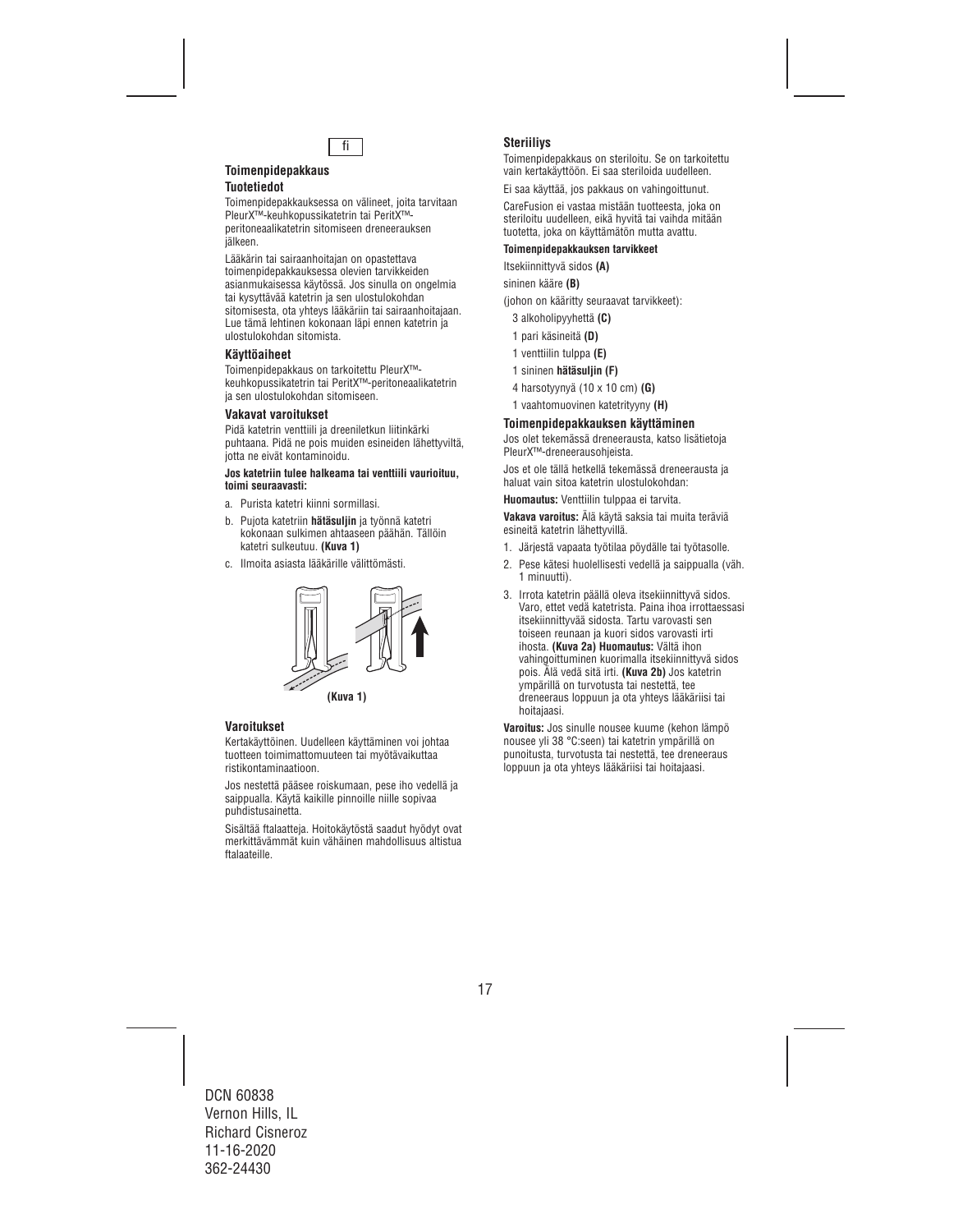- 4. Pese kätesi uudelleen huolellisesti vedellä ja saippualla (väh. 1 minuutti).
- 5. Avaa toimenpidepakkaus.
- 6. Aseta sininen kääritty paketti työtasolle läppä ylöspäin. Avaa sininen kääre varovasti vetämällä kääreen ulkosyrjästä. **(Kuva 3)** Jätä kääreessä olevat tarvikkeet paikoilleen. Tarvikkeet ja kääreen sisäpuoli ovat steriilejä. Älä koske niihin ilman käsineitä tai steriloimattomilla esineillä.
- 7. Tartu käsineisiin taitetusta rannekkeesta ja pue ne kuvassa esitetyllä tavalla. Käsineet eivät ole käsikohtaiset. Varo, ettei käsineiden ulkopinta koske mitään steriloimatonta, kuten ihoasi tai vaatteitasi. Pue käsineet kuvan mukaisesti. **(Kuva 4)**
- 8. Puhdista katetrin ympäristö uudella alkoholipyyhkeellä. Heitä pyyhe pois. **(Kuvat 5a ja 5b)**

**Varoitus:** Alkoholipyyhkeet ovat syttyviä. Älä vie niitä avoimen tulen lähelle.

**Huomautus:** Varmista ennen itsekiinnittyvän sidoksen asettamista, että ulostulokohta ja katetria ympäröivä iho ovat kuivat.

9. Aseta vaahtomuovinen katetrityyny katetrin ympärille. **(Kuva 6)**

- 10.Kierrä katetri rullalle ja aseta se vaahtomuovityynyn päälle. **(Kuva 7)**
- 11.Peitä katetri enintään neljällä (4) harsotyynyllä. **(Kuva 8)**
- 12.Ota käsineet pois kädestä.
- 13.Itsekiinnittyvässä sidoksessa on kolme (3) kerrosta:
	- a. kuvioitu päällys
	- b. läpinäkyvä haavasidos
	- c. keskiosa ja tausta
- 14.Poista itsekiinnittyvästä sidoksesta kuvioitu päällys, jolloin liimapinta tulee esiin. **(Kuva 9)**
- 15.Aseta itsekiinnittyvä sidos harsotyynyjen keskelle ja paina se tiiviiksi. **(Kuva 10) Huomautus:** Älä venytä itsekiinnittyvää sidosta asettaessasi sitä paikoilleen.
- 16.Irrota itsekiinnittyvän sidoksen pakkauksesta keskimmäinen osa ja heitä se pois. **(Kuva 11)**
- 17.Irrota tausta varovasti ja painele samalla itsekiinnittyvän sidoksen reunoja tasaiseksi. **(Kuva 12)**
- 18.Painele itsekiinnittyvä sidos tasaiseksi keskeltä reunoille päin, jotta sidos pysyy kiinni paremmin.

**Huomautus:** Valmistuksessa ei ole käytetty luonnonkumilateksia.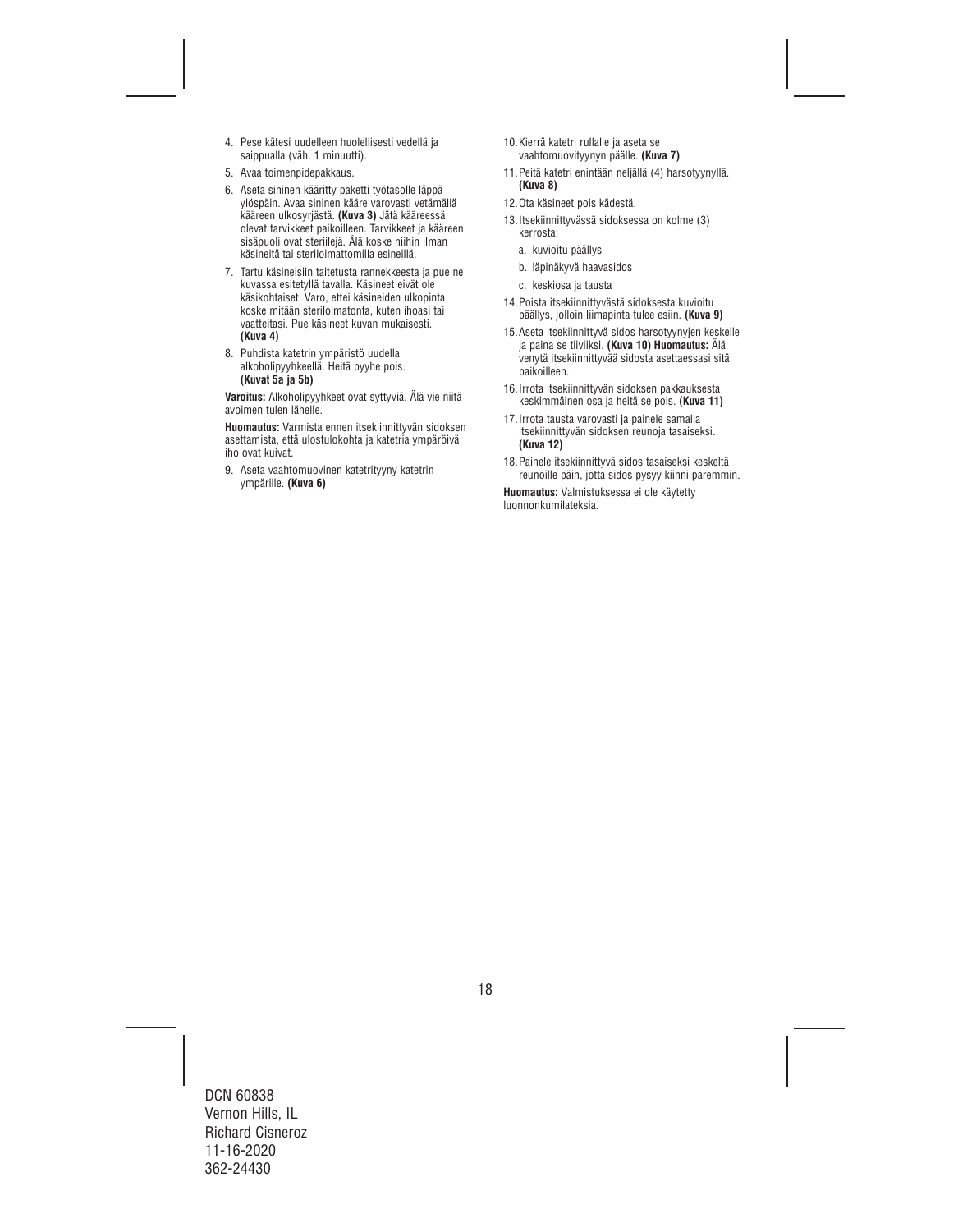

# **Prosedyrepakke**

# **Produktinformasjon**

Prosedyrepakken inneholder nødvendig tilbehør for å påføre bandasje på PleurX™-kateteret eller PeritX™ kateteret etter at en drenasjeprosedyre er utført.

Du bør ha fått opplæring i riktig bruk av delene i denne prosedyrepakken av en lege eller sykepleier. Kontakt legen eller sykepleieren i tilfelle problemer eller spørsmål angående påføring av bandasje på kateteret eller utgangsstedet. Les hele dette heftet nøye før påføring av bandasje på kateteret eller utgangsstedet.

# **Indikasjoner for bruk**

Prosedyrepakken er indisert for påføring av bandasje på PleurX™-pleuralkateteret eller PeritX™ peritonealkateteret og utgangsstedet.

### **Advarsler**

Sørg for at ventilen på kateteret og tilgangsspissen på drenasjeslangen alltid er rene. Hold disse delene unna andre gjenstander for å bidra til å unngå kontaminering.

#### **Hvis du utilsiktet kutter kateteret eller skader ventilen, følger du disse trinnene:**

- a. Klyp kateteret mellom fingrene slik at det lukkes.
- b. Skyv den blå skyveklemmen for **nødssituasjoner** over kateteret, og skyv kateteret helt inn i den lille enden av klemmen. Dette vil stenge kateteret. **(Figur 1)**
- c. Varsle legen din umiddelbart.



# **Forholdsregler**

Bare til engangsbruk. Gjenbruk kan føre til krysskontaminasjon eller at produktet svikter.

I tilfelle væskesøl må du vaske huden med såpe og vann og rengjøre alle andre overflater med et egnet rengjøringsmiddel.

Inneholder ftalater. Fordelen ved behandlingen oppveier den lille muligheten for eksponering for ftalater.

# **Sterilitet**

Prosedyrep akken har blitt sterilisert. Dette produktet er bare til engangsbruk. Ikke steriliser på nytt.

Ikke bruk produktet hvis emballasjen er skadet.

CareFusion skal ikke holdes ansvarlig for et produkt som har blitt sterilisert på nytt, og vil ikke godta et produkt som har blitt åpnet, men ikke brukt, som grunnlag for erstatning eller kreditt.

### **Utstyr i prosedyrepakken**

Selvklebende bandasje **(A)** 

Blått omslag **(B)**

(pakket rundt følgende elementer):

- 3 alkoholputer **(C)**
- 1 par hansker **(D)**
- 1 ventilhette **(E)**
- 1 blå skyveklemme for **nødssituasjoner (F)**
- 4 gasbind på 10 x 10 cm (4 x 4 tommer) **(G)**
- 1 kateterpute av skumgummi **(H)**

### **Bruke prosedyrepakken**

Hvis du utfører en drenasjeprosedyre, må du se i bruksanvisningen for PleurX™-drenasjeprosedyre.

Hvis du ikke utfører en drenasjeprosedyre på dette tidspunktet og kun påfører bandasje på utgangsstedet for kateteret:

**Merk:** Ventilhetten blir ikke brukt.

**Advarsel:** Ikke bruk saks eller andre skarpe gjenstander nær kateteret.

- 1. Organiser et rent og ryddig arbeidsområde på et bord eller en benk.
- 2. Vask hendene grundig med såpe og vann i minst ett minutt.
- 3. Fjern den selvklebende bandasjen over kateteret. Pass på ikke å rykke i kateteret: Støtt huden mens du fjerner den selvklebende bandasjen. Grip den ene kanten forsiktig, og dra den selvklebende bandasjen sakte av huden. **(Figur 2a) Merk:** Unngå hudskade ved å dra sakte i den selvklebende bandasjen i stedet for å rykke den av huden. **(Figur 2b)** Hvis du ser hevelse eller væske rundt kateteret, må du fullføre drenasjeprosedyren og kontakte legen eller sykepleieren.

**Forsiktig:** Hvis du utvikler feber (kroppstemperatur over 38 °C (100,5 °F)) eller du ser rødhet, hevelse eller væske rundt kateteret, fullfører du denne drenasjeprosedyren og kontakter legen eller sykepleieren.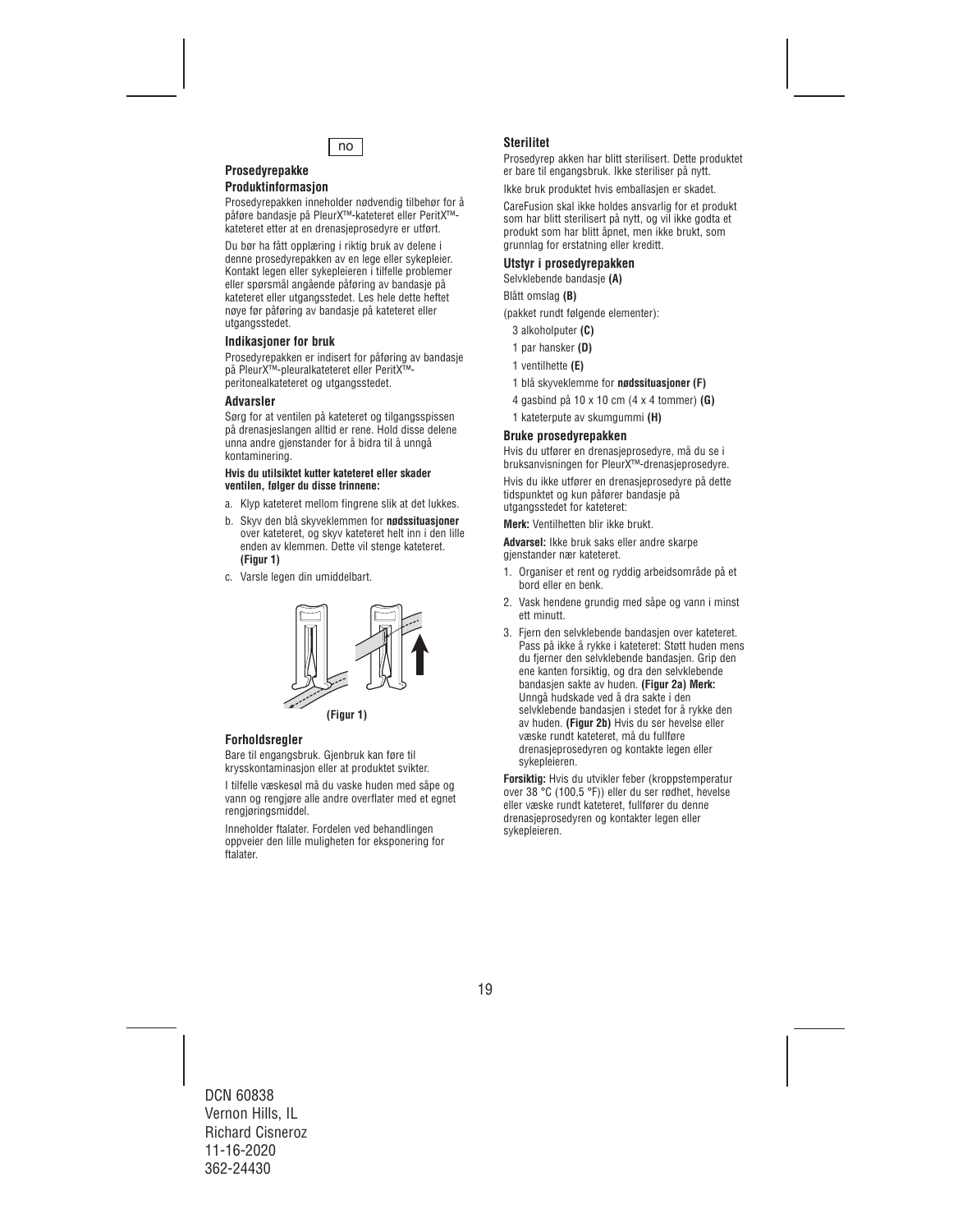- 4. Vask hendene grundig med såpe og vann igjen i minst ett minutt.
- 5. Åpne prosedyrepakken.
- 6. Plasser pakken med blått omslag i arbeidsområdet med klaffsiden opp. Vikle forsiktig ut det blå omslaget ved å trekke på utsiden av omslaget. **(Figur 3)** La de lukkede delene på omslaget være. Delene og innsiden av omslaget er sterile. Ikke berør dem uten hansker eller med andre ikke-sterile objekter.
- 7. Grip hanskene etter den foldede mansjetten, og ta dem på som vist. Begge hanskene passer til begge hendene. Pass på at utsiden av hanskene ikke kommer i kontakt med noe som ikke er sterilt, for eksempel hud eller klær. Ta på hanskene som vist. **(Figur 4)**
- 8. Rengjør rundt kateterstedet med en ny alkoholpute. Kast alkoholputen. **(Figur 5a og Figur 5b)**

**Forsiktig:** Alkoholputene er brennbare. Ikke utsett putene for åpen ild.

**Merk:** Sørg for at utgangsstedet og huden rundt kateteret er tørre før du utfører prosedyren for den selvklebende bandasjen.

9. Plasser kateterputen av skumgummi rundt kateteret. **(Figur 6)**

- 10.Kveil opp kateteret, og plasser det over skumgummiputen. **(Figur 7)**
- 11.Dekk kateteret med opptil fire (4) gasbind. **(Figur 8)**
- 12.Ta av begge hanskene.
- 13.Den selvklebende bandasjen har tre (3) lag:
	- a. innlegg med trykk
	- b. klar bandasje
	- c. midtstykke og ramme
- 14.Trekk innlegget med trykk av den selvklebende bandasjen, slik at den selvklebende flaten avdekkes. **(Figur 9)**
- 15.Sentrer den selvklebende bandasjen over gasbindene, og trykk den ned. **(Figur 10) Merk:** Ikke strekk den selvklebende bandasjen under påføring.
- 16.Fjern midtstykket fra rammen på den selvklebende bandasjen, og kast det. **(Figur 11)**
- 17. Fiern langsomt rammen mens du glatter ut kantene på den selvklebende bandasjen. **(Figur 12)**
- 18.Glatt ut hele den selvklebende bandasjen fra midten og ut mot kantene med et fast trykk for å forbedre fastklebingen.

**Merk:** Ikke fremstilt med naturlig gummilateks.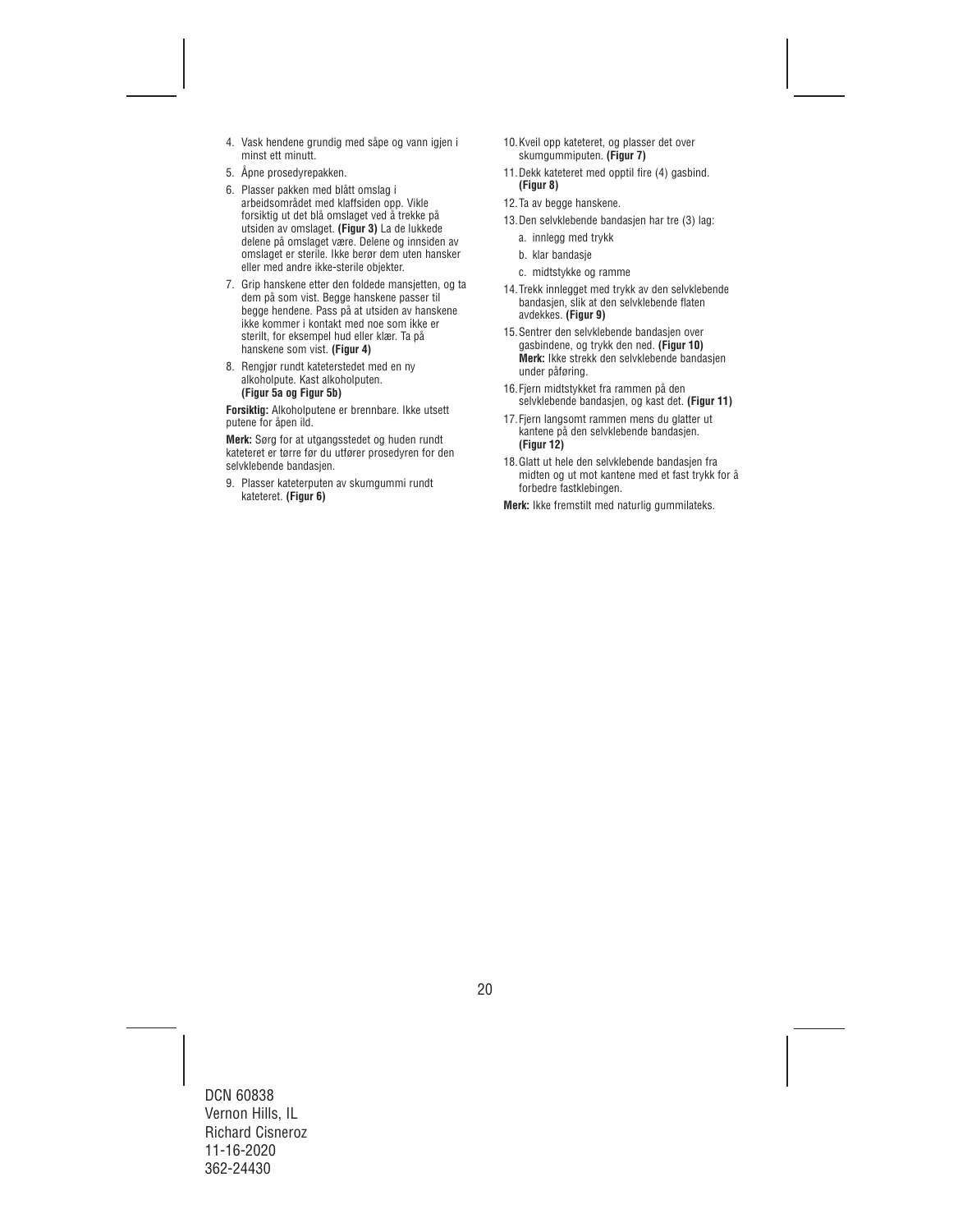

# **Procedurepakke Produktoplysninger**

Procedurepakken indeholder de nødvendige artikler til forbinding af PleurX™- eller PeritX™-kateteret efter udførelse af en dræningsprocedure.

Du bør have fået undervisning i den korrekte brug af artiklerne i procedurepakken af en læge eller sygeplejerske. Hvis du har problemer eller spørgsmål om forbinding af kateteret og udgangsstedet, skal du kontakte din læge eller sygeplejerske. Læs hele denne pjece grundigt, inden kateteret og udgangsstedet forbindes.

#### **Indikationer for brug**

Procedurepakken er indiceret til forbinding af PleurX™ pleura- og PeritX™ peritonealkateteret og udgangsstedet.

#### **Advarsler**

Hold ventilen på kateteret og adgangsspidsen på drænslangen rene. Hold dem væk fra andre objekter for at undgå kontaminering.

#### **Hvis du ved et uheld kommer til at skære i kateteret eller beskadige ventilen, skal du gøre følgende:**

- a. Afklem kateteret med fingrene.
- b. Skyd den blå glideklemme til **nødsituationer** over kateteret, og skub kateteret helt ind i klemmens lille ende. Dette lukker kateteret. **(Figur 1)**
- c. Underret omgående lægen.



**(Figur 1)**

# **Forsigtighedsregler**

Kun beregnet til engangsbrug. Genbrug kan resultere i et ikke-operationsdygtigt produkt eller kan medvirke til krydskontaminering.

Hvis der spildes væske, skal der anvendes vand og sæbe til rengøring af huden og passende rengøringsmiddel til rengøring af andre overflader.

Indeholder phthalater. Fordelen ved behandlingen opvejer den lille risiko for eksponering for phthalater.

# **Sterilitet**

Procedurepakken er blevet steriliseret. Dette produkt er kun til engangsbrug. Må ikke gensteriliseres.

Må ikke anvendes, hvis emballagen er beskadiget.

CareFusion påtager sig intet ansvar for produkter, der gensteriliseres, og krediterer og ombytter ikke produkter, der er blevet åbnet, men ikke anvendt.

### **Artikler i procedurepakken**

Selvklæbende forbinding **(A)** 

Blå indpakning **(B)**  (pakket omkring følgende emner):

- 3 spritservietter **(C)**
- 1 par handsker **(D)**
- 1 ventilhætte **(E)**
- 1 blå glideklemme til **nødsituationer (F)**
- 4 gazekompresser 10 cm x 10 cm (4" x 4") **(G)**
- 1 skumkateterpude **(H)**

#### **Brug af procedurepakken**

Se brugsanvisningen til PleurX™-procedurepakken, hvis du udfører en dræningsprocedure.

Hvis du ikke er ved at udføre en dræningsprocedure og kun er ved at forbinde kateterets udgangssted:

**Bemærk:** Ventilhætten skal ikke bruges.

**Advarsel:** Brug ikke sakse eller andre skarpe genstande i nærheden af kateteret.

- 1. Klargør et rent, ryddeligt arbeidsområde på et bord eller lignende.
- 2. Vask hænderne grundigt med vand og sæbe i mindst 1 minut.
- 3. Fjern den selvklæbende forbinding over kateteret. Pas på ikke at komme til at trække i kateteret: Støt huden, mens den selvklæbende forbinding fiernes, grib fat i den ene kant, og træk langsomt den selvklæbende forbinding væk fra huden. **(Figur 2a) Bemærk:** Undgå skader på huden ved at folde den selvklæbende forbinding tilbage, snarere end at trække den af huden. **(Figur 2b)**  Hvis der er hævelse eller væske omkring kateteret, skal du afslutte dræningsproceduren og kontakte din læge eller sygeplejerske.

**Forsigtig:** Hvis du får feber (kropstemperatur over 38 °C [100,5 °F]), eller hvis du bemærker rødmen, hævelse eller væske omkring kateteret, skal du afslutte denne forbindingsprocedure og kontakte din læge eller sygeplejerske.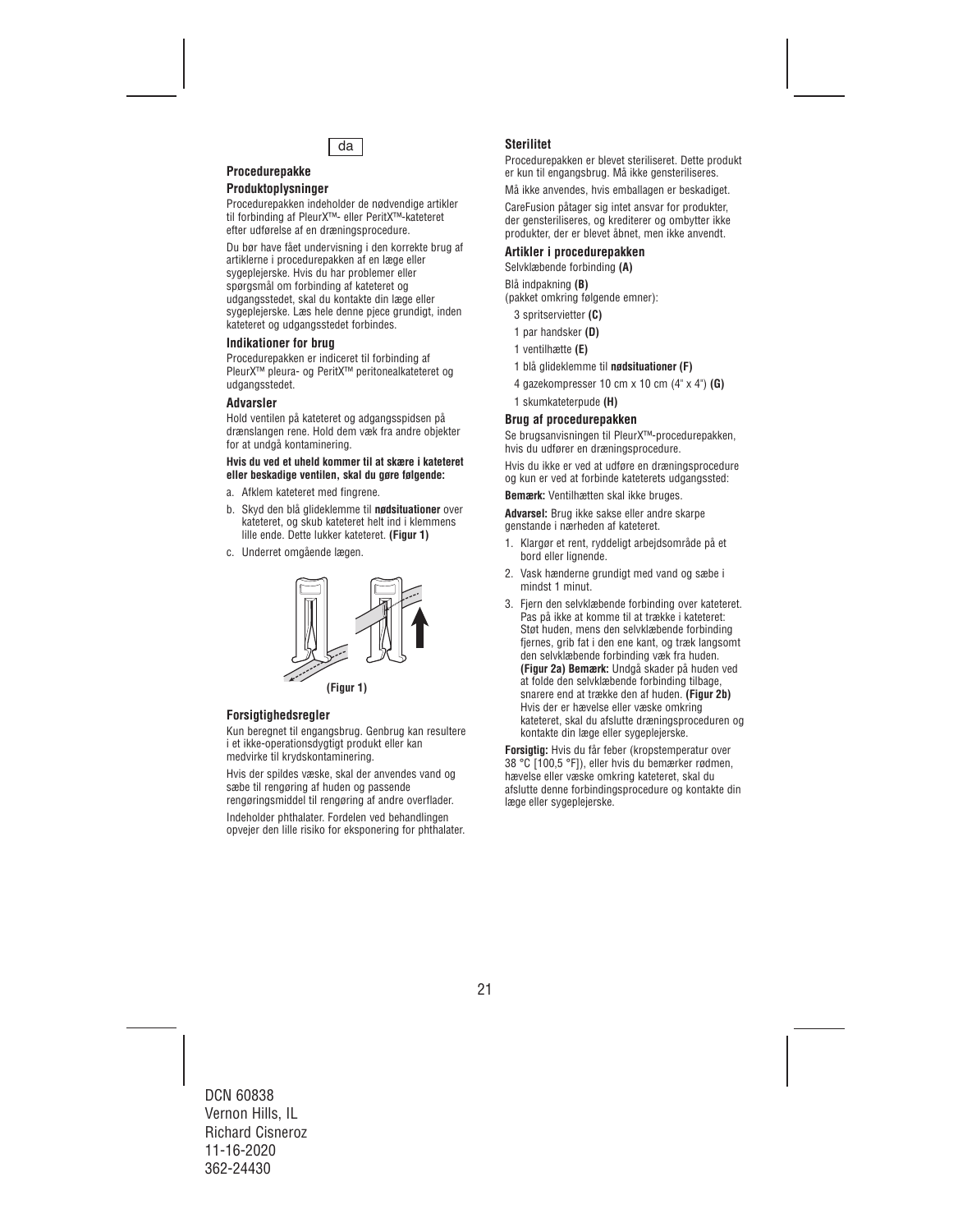- 4. Vask hænderne grundigt med vand og sæbe i mindst 1 minut.
- 5. Åbn procedurepakken.
- 6. Anbring pakken med blå indpakning på arbejdsområdet med siden med flappen opad. Fjern forsigtigt den blå indpakning ved at trække i ydersiden af indpakningen. **(Figur 3)** Lad indholdet ligge på indpakningen. Indholdet og indersiden af indpakningen er sterile. Rør ikke ved dem med bare hænder, dvs. uden handsker, eller med andre ikke-sterile emner.
- 7. Saml handskerne op ved den foldede manchet som vist. Begge handsker passer til begge hænder. Pas på ikke at lade ydersiden af handskerne røre ved ikke-sterile genstande, f.eks. din hud eller tøj. Tag handskerne på som vist. **(Figur 4)**
- 8. Rens området omkring kateterstedet med en ny spritserviet. Bortskaf spritservietten. **(Figur 5a og Figur 5b)**

**Forsigtig:** Spritservietter er brændbare. De må ikke udsættes for åben ild.

**Bemærk:** Sørg for, at udgangsstedet og huden rundt om kateteret er tørre, inden den selvklæbende forbinding anlægges.

9. Læg skumkateterpuden omkring kateteret. **(Figur 6)**

- 10.Rul kateteret op, og læg det over skumpuden. **(Figur 7)**
- 11.Dæk kateteret med op til fire (4) gazekompresser. **(Figur 8)**
- 12.Tag begge handsker af.
- 13.Den selvklæbende forbinding har tre (3) lag:
	- a. beskyttelseslag med tryk
	- b. klar sårforbinding
	- c. bagside med midterpanel og ramme
- 14.Træk beskyttelseslaget med tryk af den selvklæbende forbinding, så den klæbende overflade bliver blottet. **(Figur 9)**
- 15.Placer den selvklæbende forbinding midt på gazekompresserne, og tryk den ned. **(Figur 10) Bemærk:** Undgå at strække den selvklæbende forbinding under anlæggelsen.
- 16.Fjern og bortskaf midterpanelet fra den selvklæbende forbindings bagside. **(Figur 11)**
- 17.Fjern langsomt rammen, mens den selvklæbende forbindings kanter glattes ud. **(Figur 12)**
- 18.Glat hele den selvklæbende forbinding fra midten ud mod kanterne ved brug af et fast tryk for at forbedre klæbeevnen.

**Bemærk:** Ikke fremstillet med naturlig gummilatex.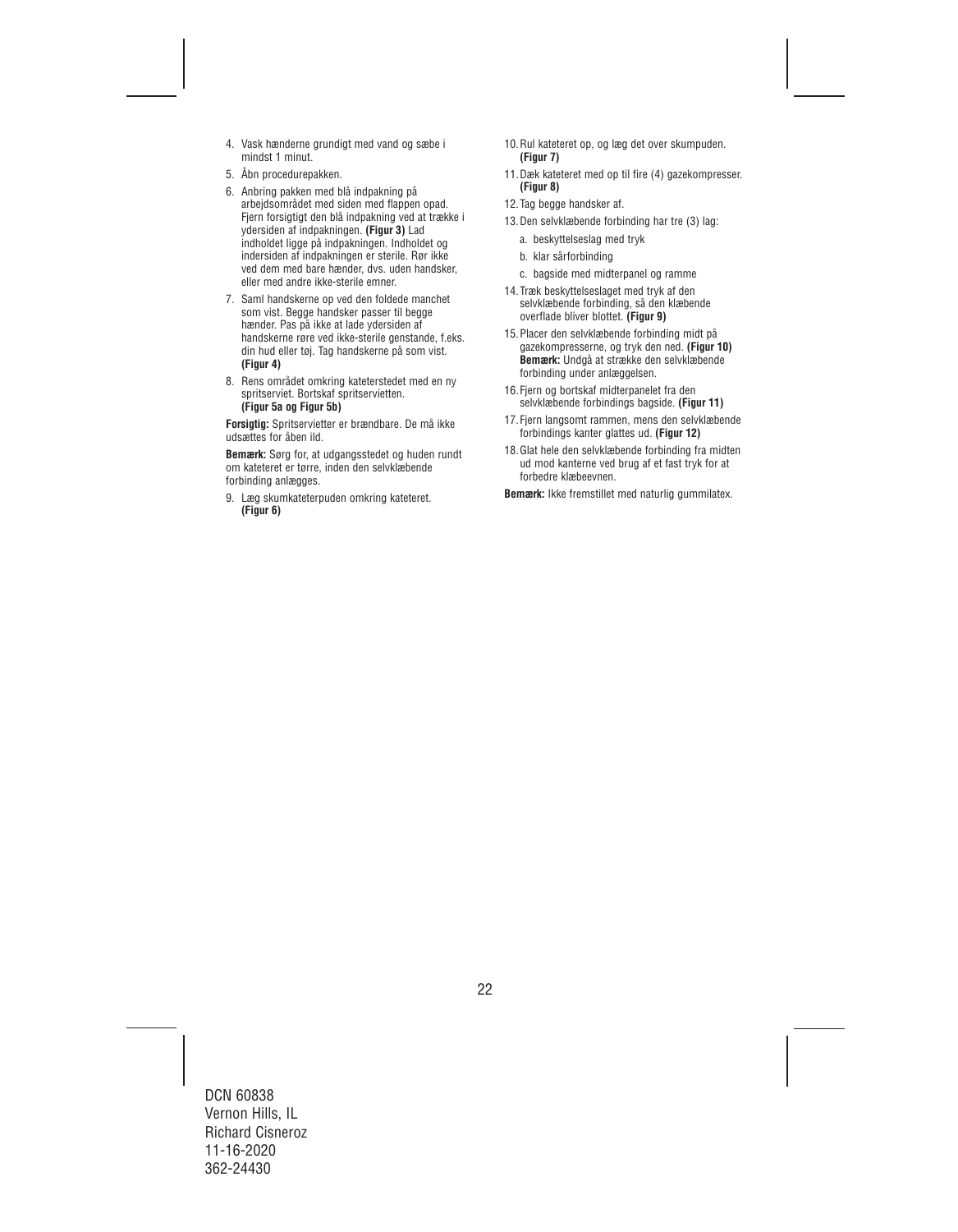

### **Πακέτο εξαρτημάτων διαδικασίας Πληροφορίες προϊόντος**

Το πακέτο εξαρτημάτων διαδικασίας περιέχει τα απαραίτητα αναλώσιμα για την επίδεση του καθετήρα PleurX™ ή του καθετήρα PeritX™ μετά την εκτέλεση διαδικασίας παροχέτευσης.

Θα πρέπει να έχετε λάβει εκπαίδευση από ιατρό ή νοσηλευτή ως προς τον σωστό τρόπο χρήσης των στοιχείων που περιλαμβάνονται σε αυτό το πακέτο εξαρτημάτων διαδικασίας. Εάν αντιμετωπίζετε προβλήματα ή έχετε ερωτήσεις σχετικά με την επίδεση του καθετήρα και του σημείου εξόδου, επικοινωνήστε με τον ιατρό ή τον νοσηλευτή σας. Διαβάστε προσεκτικά ολόκληρο αυτό το φυλλάδιο, πριν από την επίδεση του καθετήρα και του σημείου εξόδου.

### **Ενδείξεις χρήσης**

Το πακέτο εξαρτημάτων διαδικασίας ενδείκνυται για την επίδεση του Υπεζωκοτικού καθετήρα PleurX™ ή του Περιτοναϊκού καθετήρα PeritX™ και του σημείου εξόδου.

#### **Προειδοποιήσεις**

Διατηρήστε καθαρά τη βαλβίδα στον καθετήρα και το άκρο πρόσβασης στη γραμμή παροχέτευσης. Φυλάξτε τα μακριά από άλλα αντικείμενα, προκειμένου να μην προκληθεί μόλυνση.

#### **Εάν κόψετε ακούσια τον καθετήρα ή προκαλέσετε ζημιά στη βαλβίδα, ακολουθήστε τα εξής βήματα:**

- α. Πιέστε τον καθετήρα με τα δάχτυλά σας, ώστε να κλείσει.
- β. Περάστε τον μπλε σφιγκτήρα ολίσθησης **έκτακτης ανάγκης** επάνω από τον καθετήρα και πιέστε τον καθετήρα εντελώς μέσα στο μικρό άκρο του σφιγκτήρα. Με τον τρόπο αυτό, θα κλείσει ο καθετήρας. **(Εικόνα 1)**
- γ. Ειδοποιήστε αμέσως τον ιατρό σας.



**(Εικόνα 1)**

#### **Συστάσεις προσοχής**

Μόνο για εφάπαξ χρήση. Η επαναχρησιμοποίηση ενδέχεται να οδηγήσει σε μη λειτουργικό προϊόν ή να συμβάλει σε επιμόλυνση.

Σε περίπτωση διαρροής υγρού, χρησιμοποιήστε σαπουνόνερο για τον καθαρισμό του δέρματος και κατάλληλο καθαριστικό μέσο για όλες τις υπόλοιπες επιφάνειες.

Περιέχει φθαλικές ενώσεις. Τα οφέλη της αγωγής υπερτερούν του ελάχιστου ενδεχόμενου κινδύνου έκθεσης σε φθαλικές ενώσεις.

#### **Αποστείρωση**

Το πακέτο εξαρτημάτων διαδικασίας έχει αποστειρωθεί. Αυτό το προϊόν προορίζεται μόνο για εφάπαξ χρήση. Μην επαναποστειρώνετε.

Μην χρησιμοποιείτε το προϊόν εάν η συσκευασία έχει υποστεί ζημιά.

Η CareFusion δεν θα είναι υπεύθυνη για προϊόντα που έχουν αποστειρωθεί εκ νέου και δεν θα αποδεχθεί να προσφέρει πίστωση ή να αλλάξει προϊόν που έχει ανοιχθεί αλλά δεν έχει χρησιμοποιηθεί.

# **Αναλώσιμα Πακέτου εξαρτημάτων διαδικασίας**

Αυτοκόλλητο επίθεμα **(A)** 

Μπλε υλικό περιτύλιξης **(B)** 

(Τυλίγεται γύρω από τα ακόλουθα στοιχεία):

- 3 Επιθέματα αλκοόλης **(Γ)**
- 1 Ζευγάρι γάντια **(Δ)**
- 1 Πώμα βαλβίδας **(E)**

1 Μπλε σφιγκτήρας ολίσθησης έκτακτης ανάγκης **(ΣΤ)** 

- 4 Επιθέματα γάζας 10 cm x 10 cm (4" x 4") **(Ζ)**
- 1 Αφρώδες επίθεμα καθετήρα **(H)**

#### **Τρόπος χρήσης του Πακέτου εξαρτημάτων διαδικασίας**

Εάν εκτελείτε μια διαδικασία παροχέτευσης, ανατρέξτε στις Οδηγίες χρήσης του Πακέτου εξαρτημάτων διαδικασίας PleurX™.

Εάν δεν εκτελείτε μια διαδικασία παροχέτευσης τη δεδομένη στιγμή, αλλά μόνο επίδεση του σημείου εξόδου του καθετήρα:

**Σημείωση:** Το πώμα βαλβίδας δεν θα χρησιμοποιηθεί.

**Προειδοποίηση:** Μην χρησιμοποιείτε ψαλίδια ή άλλα αιχμηρά αντικείμενα κοντά στον καθετήρα.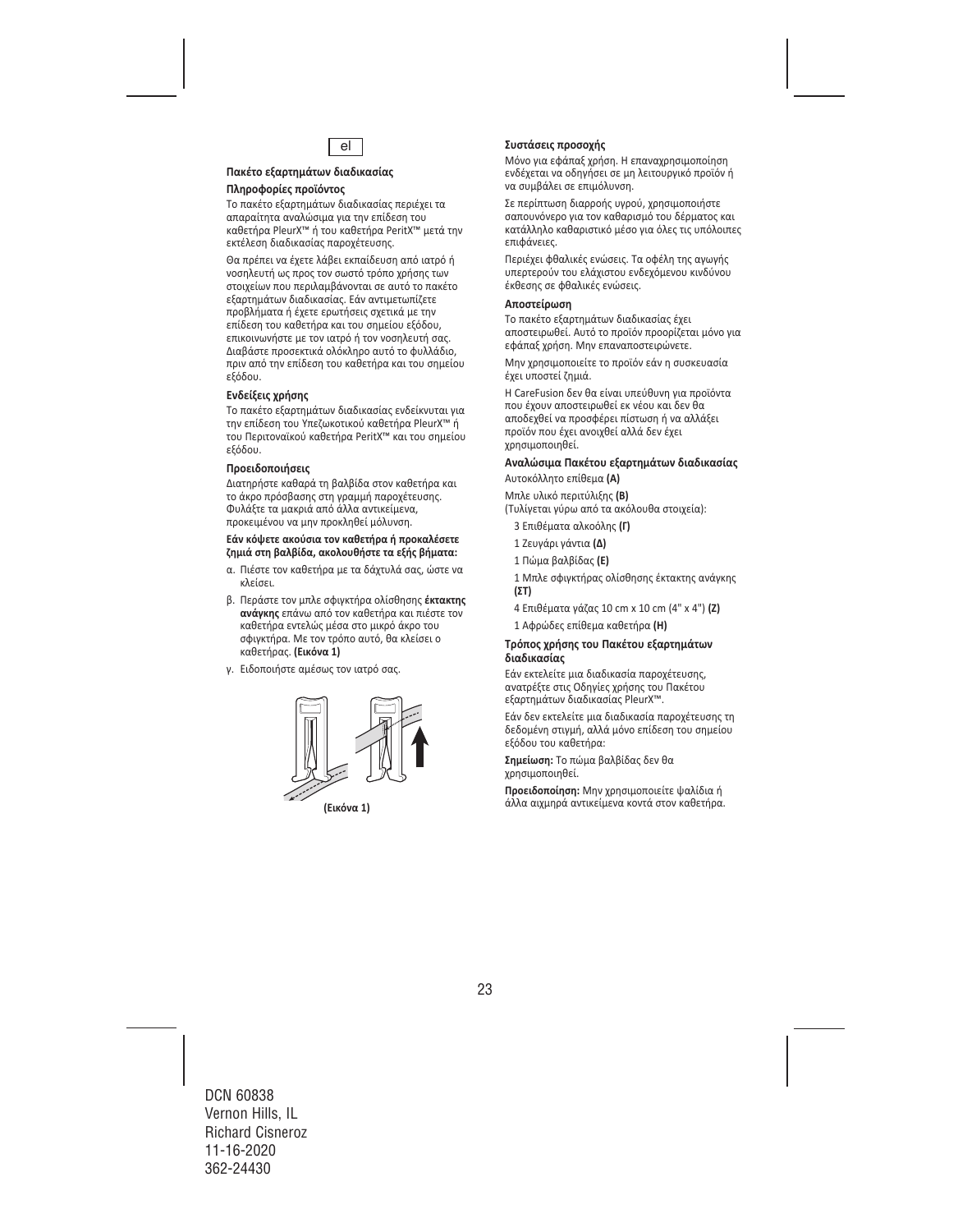- 1. Διαμορφώστε έναν καθαρό χώρο εργασίας επάνω σε ένα τραπέζι ή πάγκο.
- 2. Πλύνετε σχολαστικά τα χέρια σας με σαπουνόνερο για τουλάχιστον 1 λεπτό.
- 3. Αφαιρέστε το αυτοκόλλητο επίθεμα επάνω από τον καθετήρα. Φροντίστε να μην τραβήξετε τον καθετήρα: Στηρίξτε το δέρμα ενώ αφαιρείτε το αυτοκόλλητο επίθεμα, πιάστε προσεκτικά το ένα άκρο και αποσπάστε αργά το αυτοκόλλητο επίθεμα από το δέρμα. **(Εικόνα 2α) Σημείωση:**  Αποφύγετε τον τραυματισμό του δέρματος αποσπώντας το αυτοκόλλητο επίθεμα προς τα πίσω και όχι τραβώντας το από το δέρμα. **(Εικόνα 2β)** Εάν παρατηρήσετε οίδημα ή υγρό γύρω από τον καθετήρα, ολοκληρώστε αυτή τη διαδικασία παροχέτευσης και επικοινωνήστε με τον ιατρό ή το νοσηλευτή σας.

**Προσοχή:** Εάν παρουσιάσετε πυρετό [θερμοκρασία σώματος άνω των 38°C (100,5°F)], παρατηρήσετε ερυθρότητα, οίδημα ή υγρό γύρω από τον καθετήρα, ολοκληρώστε αυτή τη διαδικασία επίδεσης και επικοινωνήστε με τον ιατρό ή το νοσηλευτή σας.

- 4. Πλύνετε σχολαστικά τα χέρια σας ξανά με σαπουνόνερο για τουλάχιστον 1 λεπτό.
- 5. Ανοίξτε το πακέτο εξαρτημάτων διαδικασίας.
- 6. Τοποθετήστε το πακέτο με το μπλε υλικό περιτύλιξης επάνω στο χώρο εργασίας σας, με την ανοιγόμενη πλευρά προς τα επάνω. Ξεδιπλώστε προσεκτικά το μπλε υλικό περιτύλιξης, τραβώντας το εξωτερικό μέρος του. **(Εικόνα 3)** Αφήστε τα εσωκλειόμενα στοιχεία μέσα στο υλικό περιτύλιξης. Τα στοιχεία και το εσωτερικό μέρος του υλικού περιτύλιξης είναι αποστειρωμένα. Μην τα αγγίξετε με τα χέρια σας, εάν δεν φοράτε γάντια, ή με άλλα μη αποστειρωμένα στοιχεία.
- 7. Πιάστε τα γάντια από τη διπλωμένη περιχειρίδα και τοποθετήστε τα όπως απεικονίζεται. Και τα δύο γάντια μπορούν να τοποθετηθούν σε οποιοδήποτε χέρι. Προσέξτε να μην αφήσετε το εξωτερικό μέρος των γαντιών να έρθει σε επαφή με τίποτα μη αποστειρωμένο, όπως το δέρμα ή τα ρούχα σας. Τοποθετήστε τα γάντια όπως απεικονίζεται. **(Εικόνα 4)**

8. Καθαρίστε την περιοχή γύρω από το σημείο του καθετήρα με ένα καινούργιο επίθεμα αλκοόλης. Απορρίψτε το επίθεμα αλκοόλης. **(Εικόνα 5α και Εικόνα 5β)** 

**Προσοχή:** Τα επιθέματα αλκοόλης είναι εύφλεκτα. Μην εκθέτετε τα επιθέματα σε ακάλυπτη φλόγα.

**Σημείωση:** Βεβαιωθείτε ότι το σημείο εξόδου και το δέρμα γύρω από τον καθετήρα είναι στεγνά, προτού να ολοκληρώσετε τη διαδικασία τοποθέτησης του αυτοκόλλητου επιθέματος.

- 9. Τοποθετήστε το αφρώδες επίθεμα καθετήρα γύρω από τον καθετήρα. **(Εικόνα 6)**
- 10. Τυλίξτε τον καθετήρα σε βρόχους και τοποθετήστε τον επάνω από το αφρώδες επίθεμα. **(Εικόνα 7)**
- 11.Καλύψτε τον καθετήρα με έως και τέσσερα (4) επιθέματα γάζας. **(Εικόνα 8)**
- 12.Αφαιρέστε τα γάντια και από τα δύο χέρια σας.
- 13. Το αυτοκόλλητο επίθεμα έχει τρεις (3) στρώσεις:
	- α. τυπωμένη επένδυση
	- β. διάφανο επίθεμα τραύματος
	- γ. κεντρικό φύλλο και επένδυση πλαισίου
- 14.Αποσπάστε την τυπωμένη επένδυση από το αυτοκόλλητο επίθεμα, αποκαλύπτοντας την αυτοκόλλητη επιφάνεια. **(Εικόνα 9)**
- 15.Κεντράρετε το αυτοκόλλητο επίθεμα επάνω από τα επιθέματα γάζας και πιέστε το προς τα κάτω. **(Εικόνα 10)** Σημείωση: Μην τεντώνετε το αυτοκόλλητο επίθεμα κατά την εφαρμογή.
- 16.Αφαιρέστε και απορρίψτε το κεντρικό φύλλο από την επένδυση του αυτοκόλλητου επιθέματος. **(Εικόνα 11)**
- 17.Αφαιρέστε αργά το πλαίσιο ενώ ισιώνετε τα άκρα του αυτοκόλλητου επιθέματος. **(Εικόνα 12)**
- 18.Ισιώστε ολόκληρο το αυτοκόλλητο επίθεμα από το κέντρο προς τα άκρα ασκώντας πίεση, για ενίσχυση της προσκόλλησης.

**Σημείωση:** Δεν παρασκευάζεται με φυσικό λάτεξ.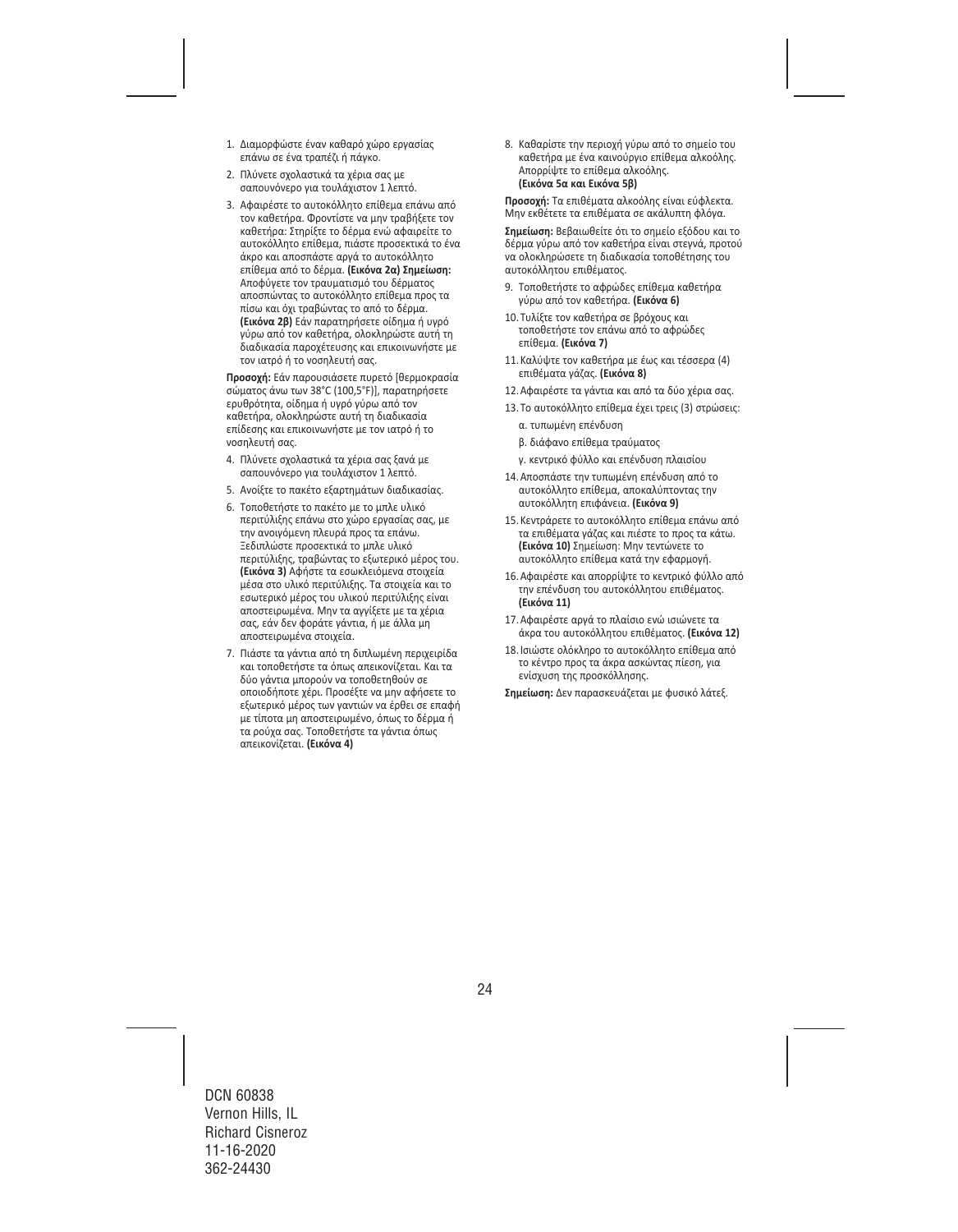

#### **Prosedür Paketi Ürün Bilgileri**

Prosedür Paketi, bir drenaj prosedürü gerçekleştirdikten sonra PleurX™ Kateter veya PeritX™ Kateter pansumanı için gerekli sarf malzemelerini içerir.

Bu Prosedür Paketindeki bileşenlerin doğru kullanımı hakkında bir doktor veya hemşireden eğitim almanız gerekir. Katetere ve çıkış bölgesine pansuman yapmakla ilgili soru veya sorunlarınız için lütfen doktorunuza veya hemşirenize danışın. Katetere ve çıkış bölgesine pansuman yapmadan önce bu broşürün tamamını dikkatli bir şekilde okuyun.

#### **Kullanım Endikasyonları**

Prosedür Paketi, PleurX™ Plevral Kateter ve PeritX™ Periton Kateter ve çıkış bölgesi pansumanı için endikedir.

#### **Uyarılar**

Kateter üzerindeki valfi ve drenaj hattı üzerindeki giriş ucunu temiz tutun. Kontaminasyonun önlenmesine yardımcı olmak için diğer nesnelerden uzak tutun.

#### **Yanlışlıkla kateteri keserseniz ya da valf zarar görürse şu adımları izleyin:**

- a. Kateteri parmaklarınızın arasında sıkıştırın.
- b. Mavi kızaklı **acil durum** klempini kateterin üzerine kaydırın ve kateteri klempin küçük ucuna tamamen sokun. Bu, kateteri kapatacaktır. **(Şekil 1)**
- c. Derhal doktorunuzu bilgilendirin.



#### **Dikkat Notları**

Tek kullanımlıktır. Tekrar kullanımda ürün çalışmayabilir ya da çapraz kontaminasyona neden olabilir.

Sıvı dökülürse cildi temizlemek için su ve sabun kullanın ve diğer tüm yüzeyler için uygun temizlik maddesi kullanın.

Ftalatlar içerir. Tedavinin faydaları, ftalatlara maruz kalma uzak olasılığına ağır basmaktadır.

#### **Sterilite**

Prosedür Paketi sterilize edilmiştir. Bu ürün tek kullanımlıktır. Yeniden sterilize etmeyin.

Ambalajı hasarlı ürünleri kullanmayın.

CareFusion, yeniden sterilize edilen ürünlerden sorumlu değildir ve açılan fakat kullanılmayan hiçbir ürün için para iadesi yapmaz ya da ürünü değistirmez.

#### **Prosedür Paketi Sarf Malzemeleri**

Kendinden Yapışkanlı Bant **(A)** 

Sterilizasyon Sargısı **(B)**  (Aşağıdaki öğelerin etrafına sarılmıştır):

- 3 adet Alkollü Tampon **(C)**
- 1 Çift Eldiven **(D)**
- 1 adet Valf Kapağı **(E)**
- 1 adet Mavi Kızaklı Acil Durum Klempi **(F)**
- 4 adet Gazlı Bez, 10 cm x 10 cm (4 inç x 4 inç) **(G)**
- 1 adet Köpük Kateter Tamponu **(H)**

#### **Prosedür Paketinin Kullanımı**

Bir drenaj prosedürü gerçekleştiriyorsanız PleurX™ Drenaj Prosedürü Kullanım Talimatlarına başvurun.

Bu sefer bir drenaj prosedürü gerçekleştirmiyorsanız ve yalnızca kateter çıkış bölgesine pansuman yapıyorsanız:

**Not:** Valf kapağı kullanılmayacaktır.

**Uyarı:** Kateter yakınında makas veya benzeri keskin nesneler kullanmayın.

- 1. Masa veya tezgah üzerinde temiz, düzenli bir çalışma alanı oluşturun.
- 2. Sabun ve su kullanarak ellerinizi en az bir 1 dakika iyice yıkayın.
- 3. Kendinden yapışkanlı bandı kateterin üzerinden çıkarın. Kateteri çekmediğinizden emin olun: Kendinden yapışkanlı bandı kaldırırken cildi destekleyin, tek kenarından hafifçe tutup bandı ciltten yavaşça çıkarın. **(Şekil 2a) Not:** Kendinden yapışkanlı bandı çekip çıkarmak yerine yavaşça kaldırarak ciltte travma oluşmasını engelleyin. **(Şekil 2b)** Kateter etrafında şişkinlik veya sıvı fark ederseniz bu drenaj prosedürünü sonlandırın ve doktorunuz ya da hemşireniz ile irtibat kurun.

**Dikkat:** Ateşiniz çıkarsa (vücut sıcaklığının 38°C'nin [100,5°F] üzerinde olması), kateter etrafında kızarıklık, şişkinlik veya sıvı fark ederseniz bu pansuman yapma prosedürünü sonlandırın ve doktorunuz ya da hemşireniz ile irtibat kurun.